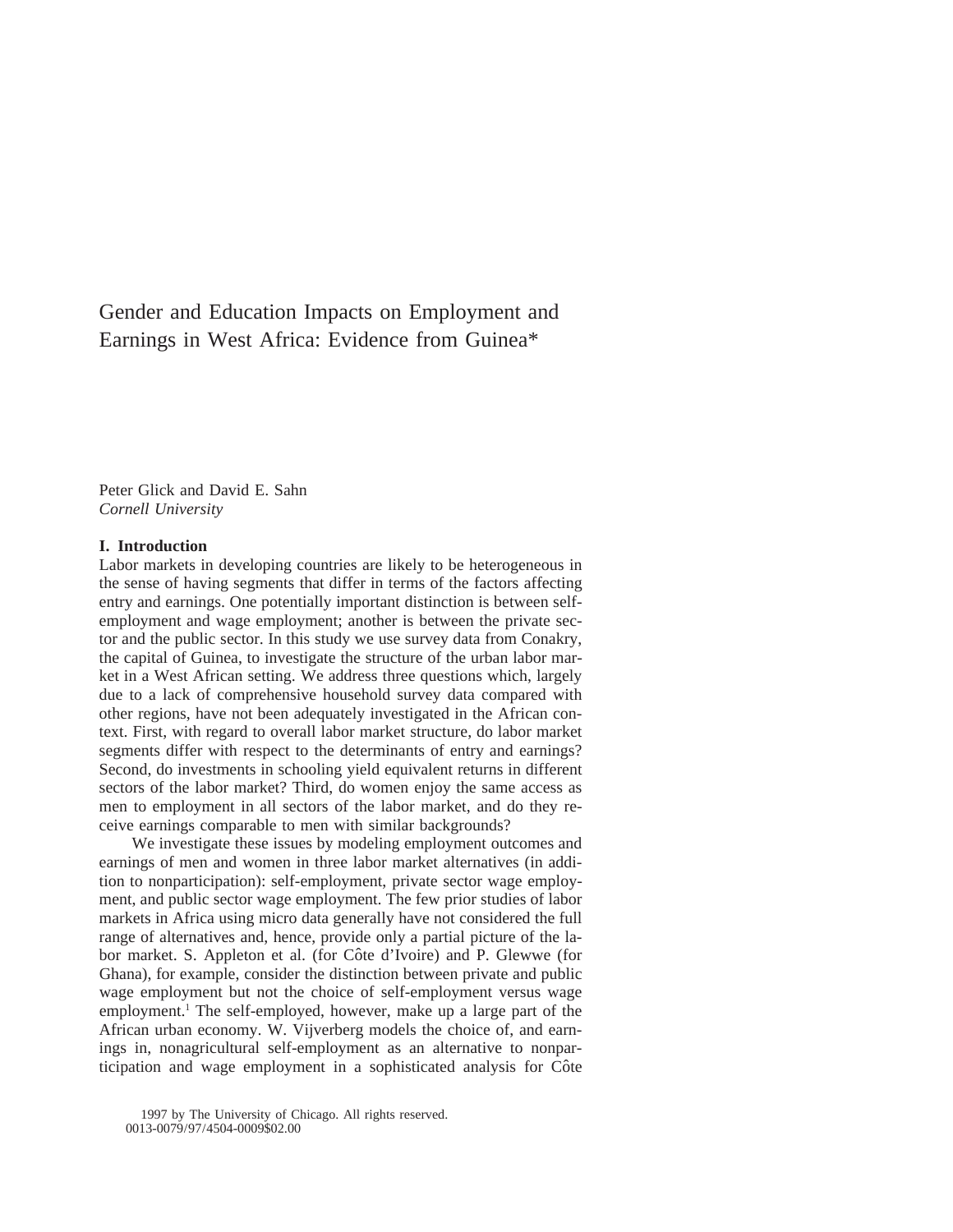d'Ivoire that also considers migration choices.2 His study does not, however, distinguish between public and private wage employment.

The questions addressed by this study are important from a policy perspective. This is the case particularly for the many countries in Africa, including Guinea, that are implementing policy reforms aimed at economic liberalization and expansion of the private sector. A prominent aspect of reform in Guinea and several other countries has been a reduction in the size of the civil service.3 The consequences of such measures both for economic growth and for equity will depend in large part on how the labor market functions—in particular, on the access of men and women to wage and self-employment in the private sector and on the returns to schooling and experience in private sector employment. Improving economic opportunities for women in Africa is also an important objective. Little information currently exists, however, on gender differences in employment determinants and earnings and on how policy can effectively influence labor market outcomes for women. Finally, this study is one of the few for Africa that examines the determinants of earnings of the self-employed. Since this is a sector in which both women and the poor are likely to be found, policies targeting the self-employed are potentially effective means of raising incomes of particularly vulnerable groups.

The remainder of this article is organized as follows. In section II the empirical methodology is discussed. Section III describes the data. Sections IV and V present the results of the analyses of sector of employment allocation and earnings. The article concludes in section VI with a discussion of the findings, emphasizing their implications for policy.

## **II. Empirical Methodology**

In the first part of this study we estimate a model of labor market participation and sector of employment determination. A plausible view of the labor market in Conakry would allow for three distinct employment alternatives: self-employment, wage employment in the private sector, and wage employment in the public sector. We begin with this general specification and apply statistical tests to see if these divisions are warranted. In view of the number of discrete choices involved, the multinomial logit model provides the most suitable econometric approach to estimating the probabilities that an individual will be found in each sector. The model is derived from the assumption of utility maximization through the theory of probabilistic choice as developed by D. McFadden.4 Briefly outlined, utility conditional on the choice of each labor market alternative *j* (including nonparticipation) is specified in linear form: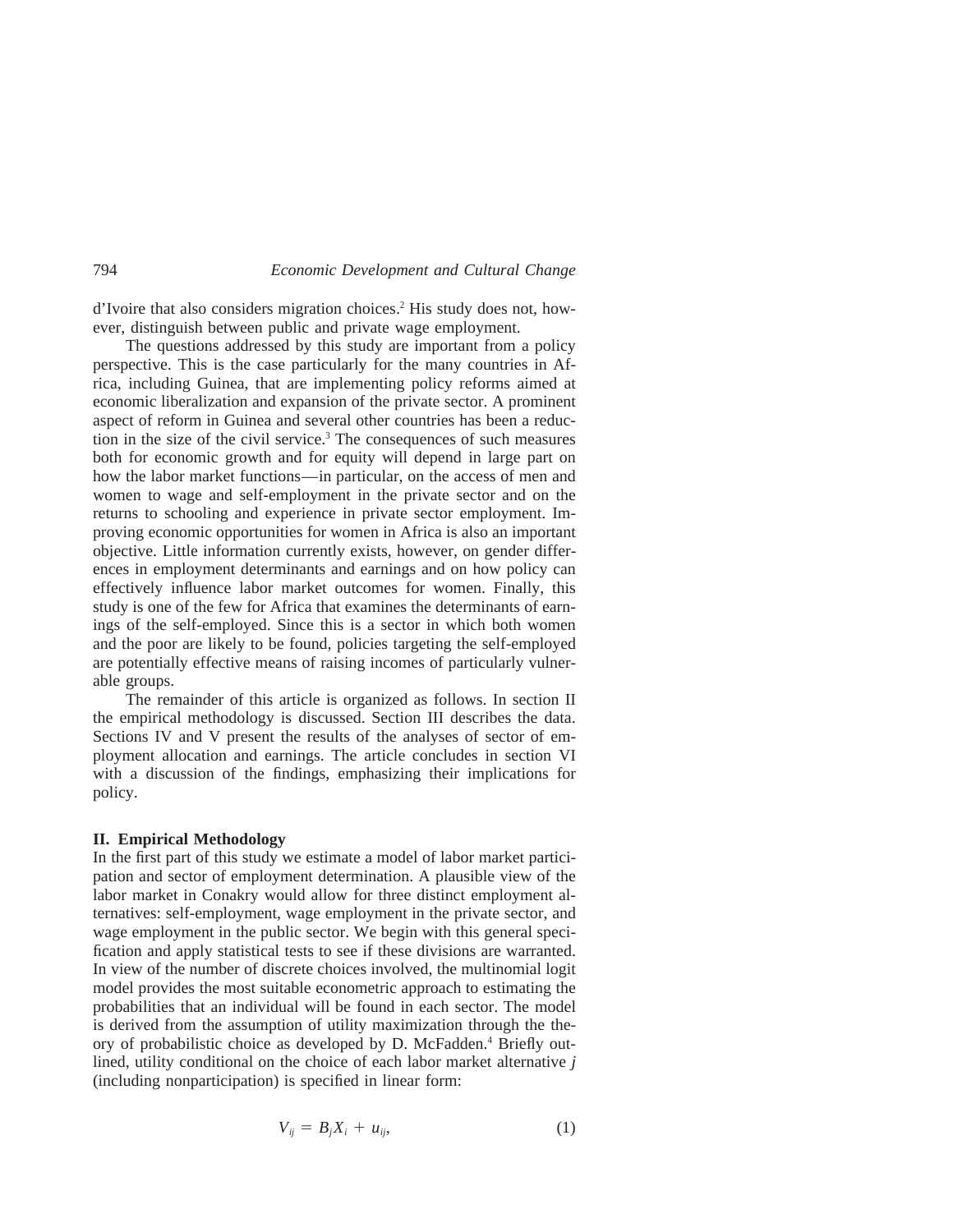where  $V_{ii}$  is the indirect utility function of individual *i* in labor market sector *j* and is a linear function of education, age, income, and other factors (*X<sub>i</sub>*); β<sub>*j*</sub> is a vector of parameters indexed on sector; and *u<sub>ij</sub>* is the stochastic component of utility capturing unmeasured determinants of choice. The individual is assumed to choose the sector  $k (k = 1, 2, 3, 4)$ for which  $V_{ii}$  is highest. Thus the probability that sector *j* is chosen by individual *i,* using equation (1), is

$$
P_{ij} = P_r(V_j > V_k) \text{ for all } j \neq k
$$
  
=  $P_r(B_jX_i + u_{ij} > B_kX_i + u_{ik})$   
=  $P_r(B_jX_i - B_kX_i > u_{ik} - u_{ij}).$  (2)

Assuming the *uij*'s are distributed independently and identically Gumbel, their differences  $(u_{ik} - u_{ij})$  have a logistic distribution, and the probabilities take the multinomial logit form, which is straightforward to estimate. Since the formulation of the choice problem in (2) implies that only differences in utilities derived from different sectors matter for the determination of choice probabilities, some method of normalization is required. We normalize by setting the parameter vector associated with nonparticipation equal to zero. The estimated coefficients β*<sup>j</sup>* are then interpreted as the effects of a variable on the utility of being in employment alternative *j* relative to the utility from the base category of nonparticipation.<sup>5</sup>

Next we estimate earnings functions for men and women in each sector of employment. Since the determination of participation in a given sector is unlikely to be random, the familiar problem arises of sample selection bias in the earnings equation estimates. This occurs when unmeasured characteristics of an individual influence both the wage and the sector selection process. If these characteristics are correlated with the right-hand-side variables in the earnings function, the estimated coefficients on these variables will be biased. To control for potential selection bias, we use the two-stage method developed by L. F. Lee. Selectivity terms (inverse Mill's ratios) are calculated from the estimated probabilities of employment for each worker in a sector and included in the earnings function, which takes the following Mincerian form:

$$
\ln W_{ij} = \gamma_j Z_i + \tau_j \lambda_{ij} + \epsilon_{ij}, \qquad (3)
$$

where  $\ln W_{ii}$  is the natural log of wages or earnings of individual *i* in sector  $j$ ;  $Z_i$  is a vector of explanatory variables containing human capital measures such as level of education and experience;  $\lambda_{ij}$  is the selectivity term; and  $\epsilon_{ij}$  is a disturbance term with an expected value of zero. Ordinary least squares estimation of (3) will yield consistent parameter estimates of  $\gamma_i$ . In addition, a significant estimate of  $\tau_i$ , the coefficient on the selectivity term, indicates the presence of selectivity.<sup>6</sup>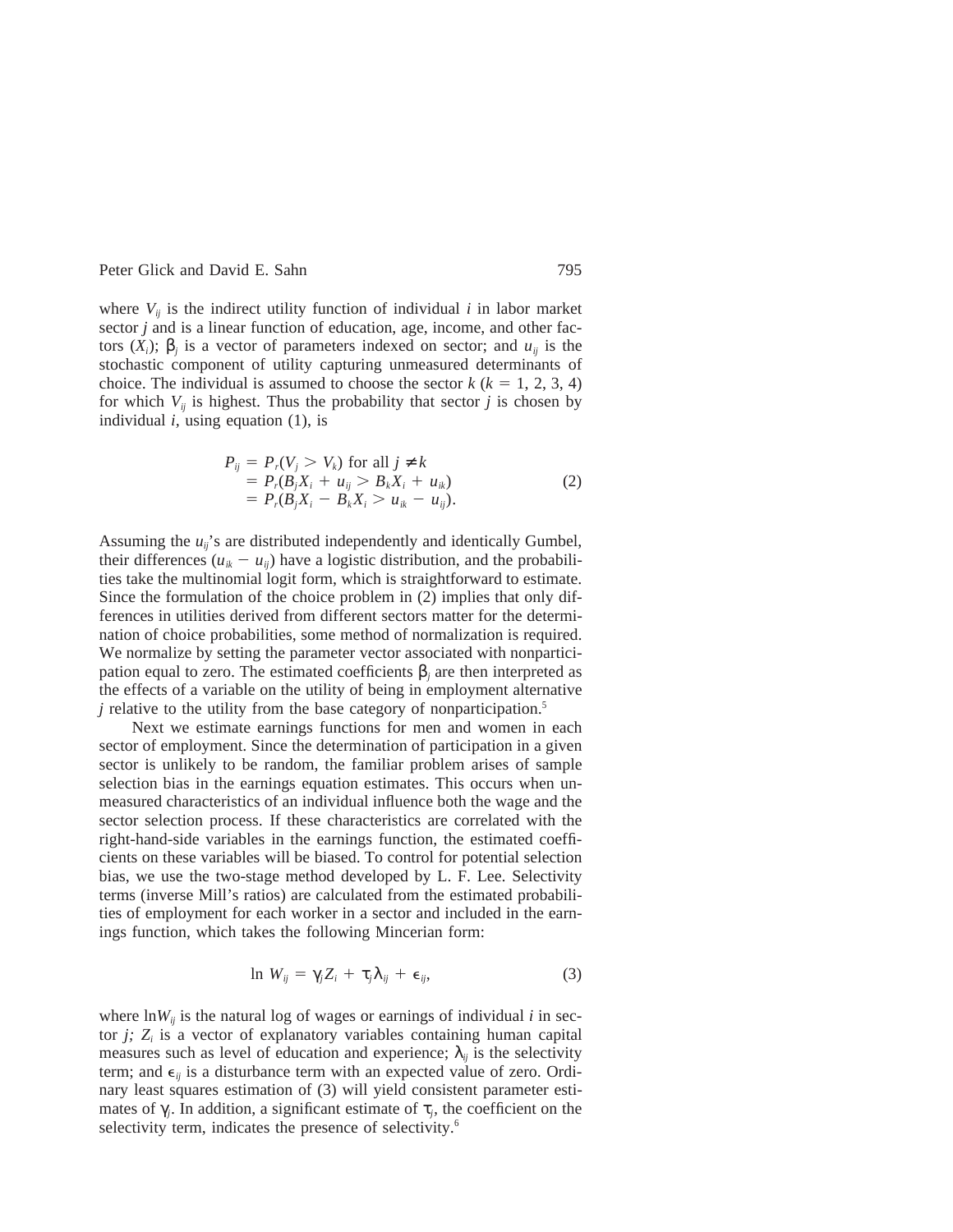A further issue in the estimation of earnings functions that contain selectivity terms, such as this one, is identification. It is preferable that the data contain one or more variables that affect sector allocation decisions but do not directly affect earnings. In our data set, nonlabor income and demographic characteristics of the household serve as identifying variables for the  $\lambda_{ii}$ .

## **III. Data**

The data used in this study are taken from a survey of 1,725 households, conducted in Conakry, Guinea, in 1990. The survey contains detailed information on respondents' labor market activities and earnings as well as a wide range of other data on the structure of the household, education, and other social and economic characteristics. For the self-employed, data on enterprise revenues and costs over the week and month preceding the survey were collected, making it possible to calculate enterprise profits or losses. After deleting observations with missing data, the sample consisted of 3,566 men and 3,306 women 15 years of age and older. Means and standard deviations of the explanatory variables for men and women are given in table 1.

Labor force participation, defined to include individuals currently working as well as those searching for work, is much higher for men than for women in Conakry. For women 15–65 years old the participation rate is only 40%. For men between 30 and 50 years of age participation is almost universal, but it is very low for men younger than 30. For those 21–30 years old, it is just 40%, although many ''nonparticipating'' men in this age group are in training as unpaid apprentices. Job opportunities appear to be limited in Conakry, reflecting the stagnation of Guinea's economy prior to the initiation of economic and institutional reforms in 1984 and slow per capita growth combined with a rapid rise in Conakry's population in the years since then.

Table 2 shows, for men and women, the portion of the labor force found in each sector of the labor market as well as mean years of schooling and occupational experience by sector. With regard to sector placement, there are major differences between men and women.<sup>7</sup> Although men in the labor force are dispersed relatively equally across the three sectors of private wage, public wage, and self-employment, women are predominantly engaged in self-employment. Women who are self-employed, moreover, tend to be from households in the lower deciles of the per capita household income distribution. Only slightly more than onefifth of employed women are wage employees, the majority in the public sector. With regard to education, mean years of schooling vary widely among sectors, pointing to large differences in skill requirements in different parts of the labor market. In the public sector, both men and women tend to be well educated, averaging 10.2 and 11.9 years of schooling, respectively. Among the self-employed, in contrast, average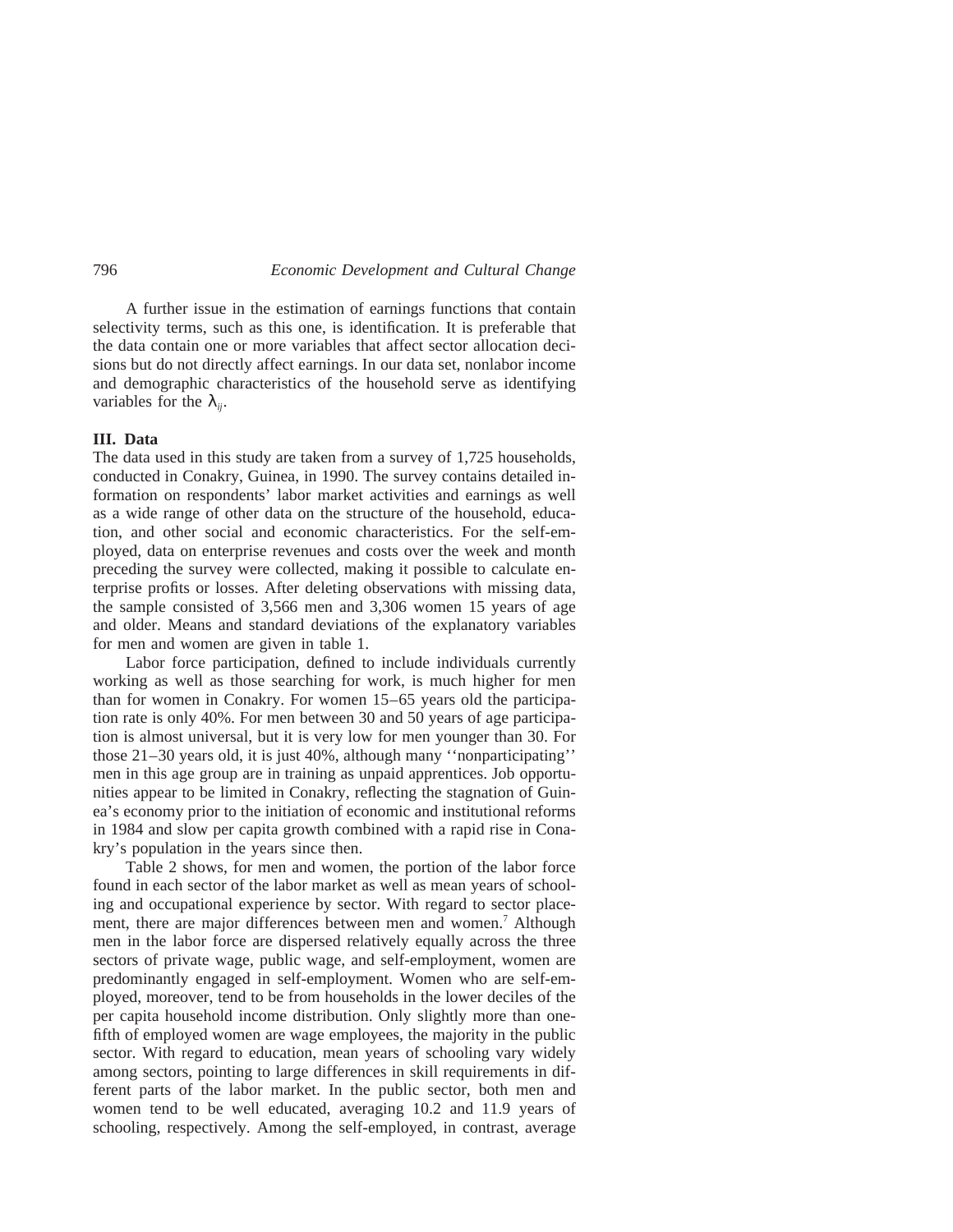|                                   |                      | <b>MEN</b>                    |                               | <b>WOMEN</b>                  |
|-----------------------------------|----------------------|-------------------------------|-------------------------------|-------------------------------|
| VARIABLES                         | Mean                 | Standard<br>Deviation         | Mean                          | Standard<br>Deviation         |
| Age (%):                          |                      |                               |                               |                               |
| $15 - 20$                         | .234                 | .423                          | .256                          | .437                          |
| $21 - 30$                         | .300                 | .458                          | .326                          | .469                          |
| $31 - 40$                         | .214                 | .410                          | .221                          | .415                          |
| $41 - 50$                         | .124                 | .330                          | .106                          | .308                          |
| $51 - 65$                         | .100                 | .301                          | .067                          | .251                          |
| Older than 65                     | .028                 | .164                          | .023                          | .151                          |
| Education level completed<br>(%): |                      |                               |                               |                               |
| None                              | .436                 | .496                          | .663                          | .477                          |
| Primary school                    | .348                 | .477                          | .243                          | .429                          |
| Secondary school                  | .141                 | .348                          | .073                          | .261                          |
| University                        | .076                 | .263                          | .021                          | .142                          |
| Married (%)                       | .442                 | .497                          | .644                          | .479                          |
| Number in household:              |                      |                               |                               |                               |
| Own children $\leq$ 2             | .191                 | .436                          | .229                          | .431                          |
| Other children $\leq 2$           | .332                 | .636                          | .359                          | .628                          |
| Own children $2-5$                | .333                 | .694                          | .380                          | .625                          |
| Other children $2-5$              | .729                 | 1.056                         | .857                          | 1.113                         |
| Children $6-14$                   | 2.123                | 1.910                         | 2.402                         | 2.000                         |
| Males and females 15–20           | 1.676                | 1.659                         | 1.666                         | 1.606                         |
| Men 21-64                         | 2.339                | 1.687                         | 1.965                         | 1.536                         |
| Women $21-64$                     | 1.826                | 1.391                         | 2.242                         | 1.518                         |
| Men $>64$                         | .123                 | .343                          | .112                          | .325                          |
| Women $>64$                       | .086                 | .305                          | .114                          | .350                          |
| Unearned income (Guinean)         |                      |                               |                               |                               |
| francs)                           | .194 $\times e^{+6}$ | .546 $\times$ e <sup>+6</sup> | .182 $\times$ e <sup>+6</sup> | .547 $\times$ e <sup>+6</sup> |
| Migrated since 1985 (%)           | .183                 | .387                          | .194                          | .395                          |
| Ethnic group $(\% )$ :            |                      |                               |                               |                               |
| Soussou                           | .461                 | .499                          | .493                          | .500                          |
| Fulani                            | .264                 | .441                          | .246                          | .431                          |
| Malinke                           | .204                 | .403                          | .202                          | .402                          |
| Other                             | .070                 | .255                          | .059                          | .236                          |
| Household receives electric-      |                      |                               |                               |                               |
| ity $(\% )$                       | .881                 | .324                          | .882                          | .322                          |
| Resides near city center          |                      |                               |                               |                               |
| (% )                              | .124                 | .329                          | .136                          | .343                          |
| Interviewed in April-Sep-         |                      |                               |                               |                               |
| tember $(\% )$                    | .426                 | .495                          | .444                          | .497                          |
| No. of observations               |                      | 3,566                         |                               | 3,306                         |

TABLE 1

Means and Standard Deviations of Variables Used in the Analysis

levels of education are very low—just 3 years for men and 2 years for women. Among private sector wage employees, the educational attainment of men and women diverges sharply, with men averaging 5 years and women averaging more than 9 years of schooling.

These sectoral differences in education level are reflected in the occupational distributions of men and women in each sector. In public em-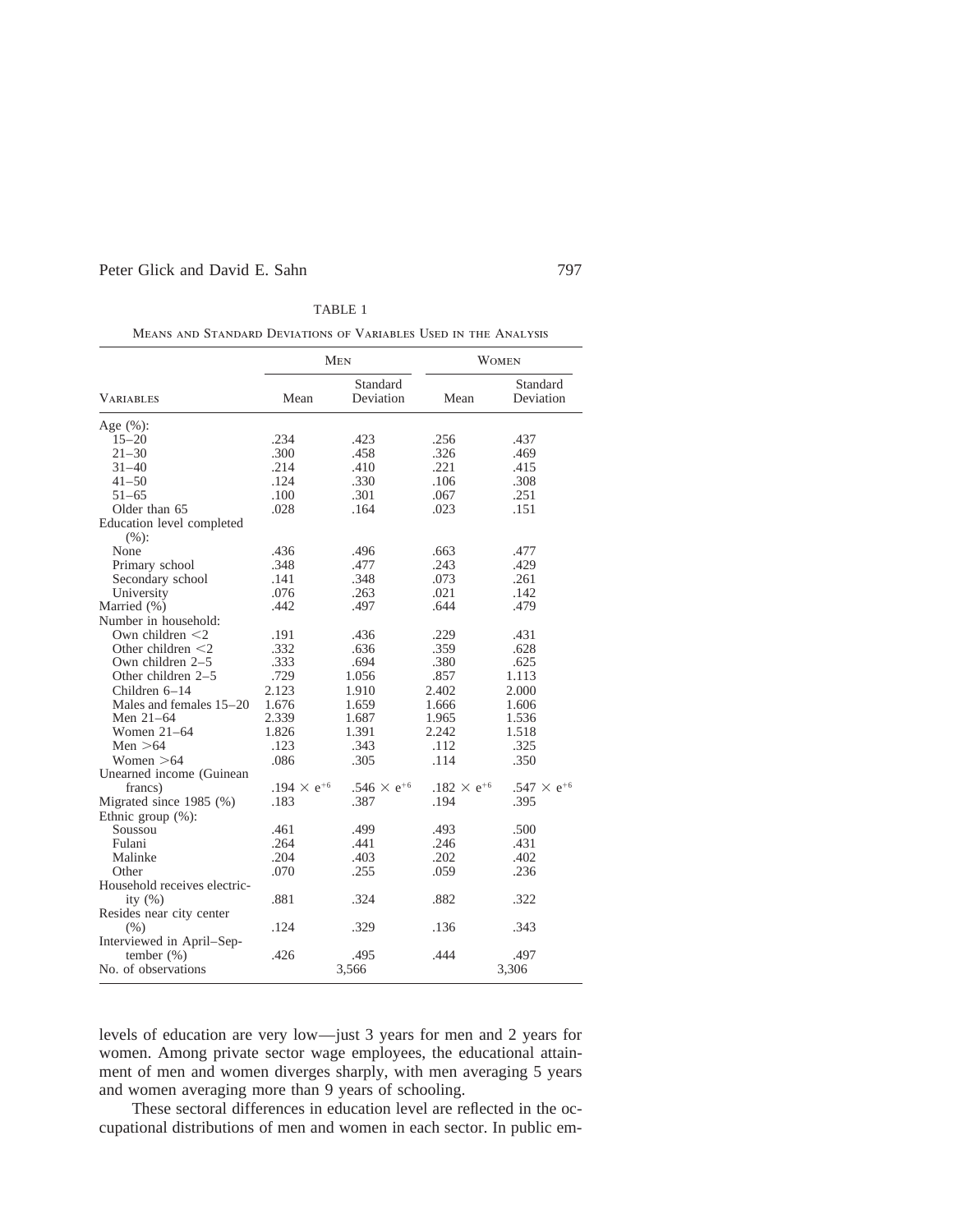#### TABLE 2

| Sector                       | Men  | Women | All   |
|------------------------------|------|-------|-------|
| Self-employment:             |      |       |       |
| Number                       | 547  | 759   | 1,306 |
| Schooling (years)            | 2.9  | 1.8   | 2.2.  |
| Experience (years)           | 10.7 | 7.2   | 8.7   |
| Capital expenditures (10,000 |      |       |       |
| Guinean francs/year)         | 1.39 | .108  | .641  |
| Private wage employment:     |      |       |       |
| Number                       | 544  | 70    | 614   |
| Schooling (years)            | 5.1  | 9.3   | 5.5   |
| Experience (years)           | 8.5  | 5.0   | 8.1   |
| Public wage employment:      |      |       |       |
| Number                       | 472. | 141   | 613   |
| Schooling (years)            | 10.2 | 11.9  | 10.6  |
| Experience (years)           | 12.5 | 9.3   | 11.8  |

Mean Levels of Schooling, Occupational Experience, and Capital Expenditures by Sector of Employment and Sex

NOTE.—Capital expenditures for self-employed only.

ployment, where the workforce is well educated, a large share of the jobs (47% for men and 59% for women) are in professional or managerial occupations. Among workers in the private wage sector, where schooling tends to be higher for women, slightly over half of the women are in professional, managerial, or clerical jobs compared with just 16% of men. Unlike men, very few women in the private wage sector are found either in unskilled work or in skilled trades. In self-employment, women are almost exclusively found in retail activities (e.g., food commerce), compared with only half of the men. Measured in terms of revenues, profits, or enterprise capital expenditures, female-operated enterprises tend to be much smaller than those owned by men.

These descriptive results suggest that the sectoral distinctions used in this analysis correspond to real differences in skill levels and occupation. There are also clear indications of heterogeneity by gender in the labor market. We next explore these issues further using the multivariate methodology described above.

## **IV. Participation and Sector of Employment**

Parameter estimates from multinomial logit models of sector of employment for men and women are presented in table 3. Since the estimates themselves do not indicate the effect of a change in an independent variable on the probability of entering a sector, we have calculated these effects from the parameters and the data and report them beneath the parameter estimates. To determine if the sectoral decomposition of the labor market underlying the multinomial logit model is justified, we constructed Wald tests of the equality of the slope parameter vectors associ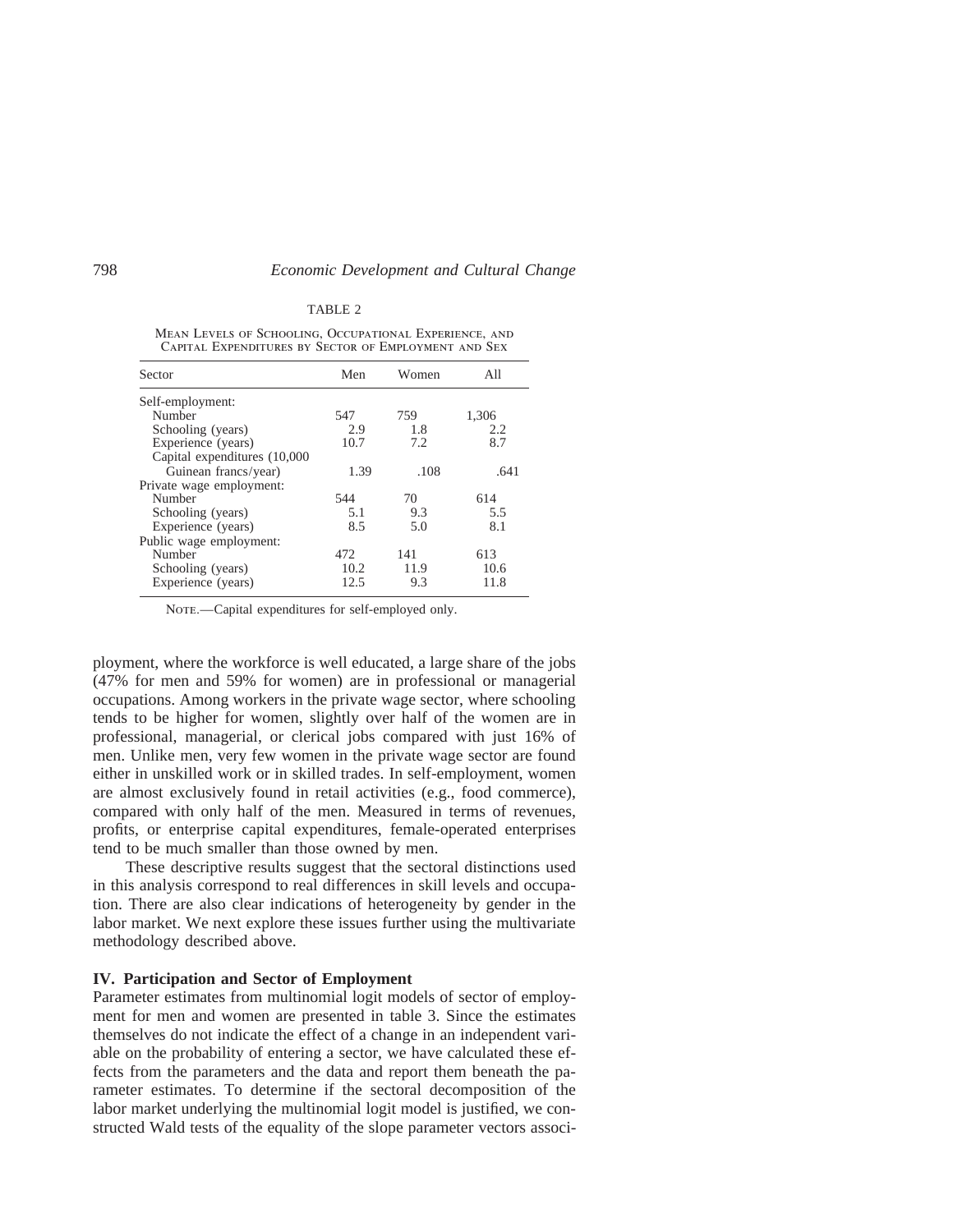ated with each pair of sector choices (e.g., male self-employment and private wage employment). For both men and women, the null hypothesis was easily rejected at the .001 level of significance in every case except women for private wage and public wage employment, where equality was rejected at the .05 level. Equality of schooling effects specifically, represented in the models by dummy variables for completed primary, secondary, and university education, was also rejected for each pair of sectors for both men and women. The tests thus confirm that the urban labor market is heterogeneous in the sense that the determinants of entry into different segments of the labor market are not the same.

The estimated impacts of schooling on sector allocation shown in table 3 are in line with the descriptive statistics presented above. For both men and women, more education reduces the likelihood of being self-employed while it strongly increases the likelihood of being in the public sector; education clearly is the key to civil service employment. For private wage employment, the effects of schooling differ for men and women. More education reduces the probability that a man will enter the private wage sector, although the effects are smaller in absolute value than for self-employment. For women, on the other hand, being better educated strongly increases the probability of being a private wage employee. As noted in the previous section, the types of occupations open to, or chosen by, women in this sector are in general quite different than those for men, for whom an education is clearly not a requirement of entry.

Previous studies in developing countries, including some using African data, also find that education is important in determining in which portion of the labor market an individual works. Consistent for the most part with our results, Vijverberg found that for men and women in Côte d'Ivoire the probability of being a wage employee rises with education level while the probability of nonagricultural self-employment falls with additional schooling. Glewwe found that in Ghana schooling is positively associated with entry into wage employment and, among wage employees, that those with a better education are more likely to be in the public than in the private sector.8

Age is represented in the models by dummy variables for different age categories.<sup>9</sup> Sector participation probabilities of men and women generally follow an inverted U-shaped profile with age. Consistent with the descriptive statistics presented above, adults older than 30 are more likely to be employed in any activity than are those younger than 30. Marriage is also generally strongly and positively related to sector entry for both men and women. The impact for women is noteworthy because studies of female labor force participation typically find that married women are less likely to work than unmarried women. Presumably, this reflects a higher reservation wage resulting from access to their spouses' incomes. Our results, in contrast, are consistent with nonpooling of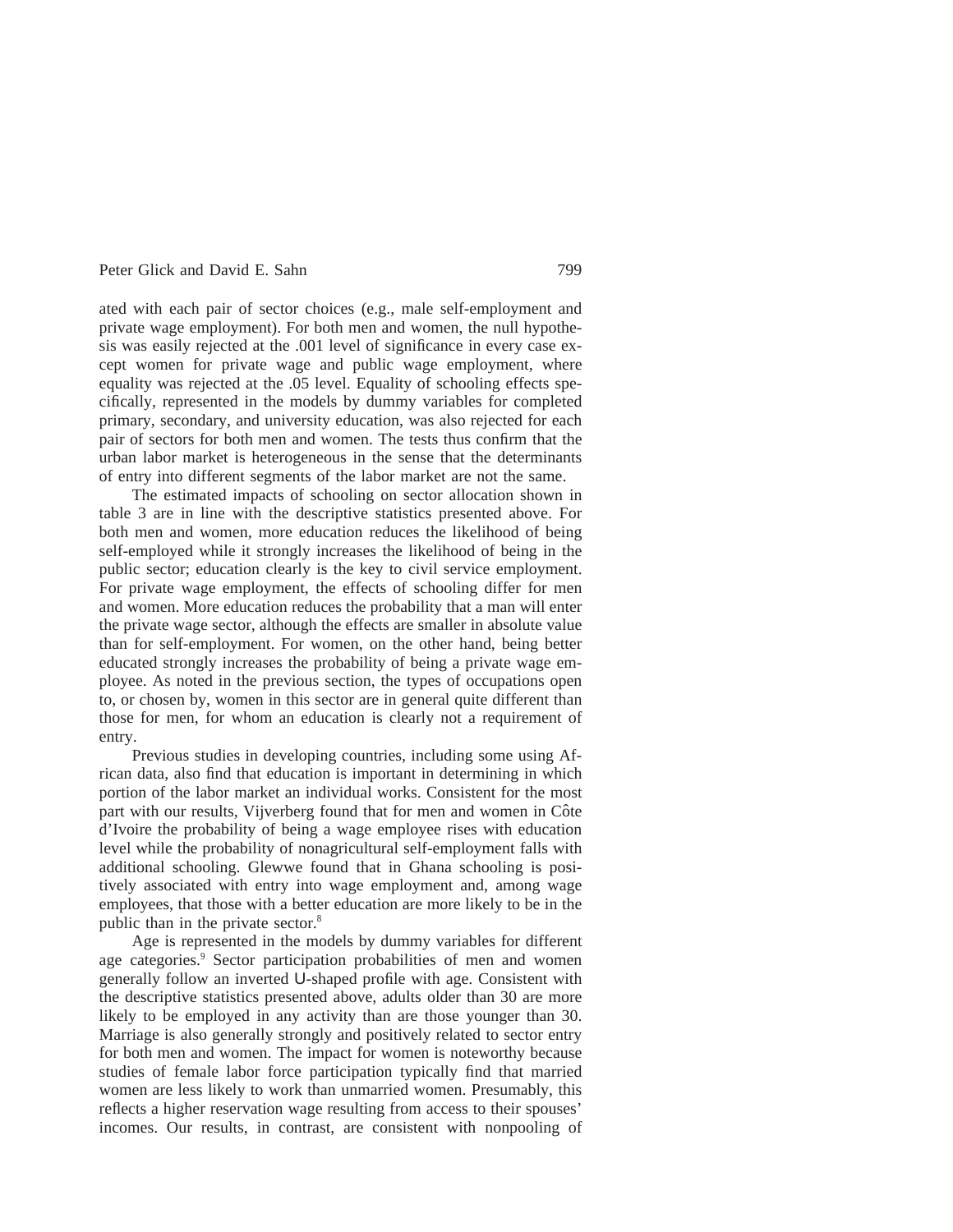| MAXIMUM                                            |                                                                |                                                                                      |                                                                      | LIKELIHOOD ESTIMATES OF MULTINOMIAL LOGIT SECTORAL CHOICE MODELS (Changes in Probabilities in Brackets) |                                   |                                                                                                                                                                                                                                      |
|----------------------------------------------------|----------------------------------------------------------------|--------------------------------------------------------------------------------------|----------------------------------------------------------------------|---------------------------------------------------------------------------------------------------------|-----------------------------------|--------------------------------------------------------------------------------------------------------------------------------------------------------------------------------------------------------------------------------------|
|                                                    |                                                                | MEN                                                                                  |                                                                      |                                                                                                         | WOMEN                             |                                                                                                                                                                                                                                      |
| VARIABLES                                          | Self-Employment<br>$\ominus$                                   | Private Wage<br>$\odot$                                                              | Public Wage<br>$\odot$                                               | Self-Employment<br>$\bigoplus$                                                                          | Private Wage<br>$\overline{6}$    | Public Wage<br>$\widehat{\circ}$                                                                                                                                                                                                     |
| Intercept<br>Completed education                   | $-1.881$                                                       | $-1.601$                                                                             | $-4.386$                                                             | $-2.642$                                                                                                | $-5.982$                          | $-8.979$                                                                                                                                                                                                                             |
| (relative to none)<br>Primary                      |                                                                |                                                                                      | $508***$<br>[.0635]<br>[.566***                                      | $-568***$<br>$-1145$<br>$-1145$<br>$-801***$                                                            | $1.764***$<br>[.0317]<br>2.399*** |                                                                                                                                                                                                                                      |
| Secondary                                          |                                                                |                                                                                      |                                                                      |                                                                                                         |                                   |                                                                                                                                                                                                                                      |
| University                                         | $-802***$<br>$[-0991]$<br>$-121***$<br>$[-121***$<br>$-237***$ | $-261*$<br>$[-0115]$<br>$[-218]$<br>$[-0406]$<br>$[-0406]$<br>$[-0408]$<br>$[-0822]$ | $\begin{array}{c} \n 1.875 \\  1.689*** \\  1.689*** \n \end{array}$ | $[-.1663]$<br>$-1.297***$<br>$[-.2324]$                                                                 | $[.0534]$<br>3.699***<br>[.1193]  | 2.775***<br>[.0751]<br>3.925***<br>5.517***<br>5.517***                                                                                                                                                                              |
| Age (relative to $\lt 21$ ): <sup>4</sup><br>21-30 |                                                                |                                                                                      |                                                                      |                                                                                                         |                                   |                                                                                                                                                                                                                                      |
|                                                    |                                                                |                                                                                      |                                                                      |                                                                                                         |                                   |                                                                                                                                                                                                                                      |
| $31 - 40$                                          |                                                                |                                                                                      |                                                                      |                                                                                                         |                                   |                                                                                                                                                                                                                                      |
| $41 - 50$                                          |                                                                | $1.424***$<br>$1.9927$<br>$1.333***$<br>$1.6531$<br>$.535***$                        |                                                                      |                                                                                                         |                                   |                                                                                                                                                                                                                                      |
| $51 - 65$                                          |                                                                |                                                                                      |                                                                      |                                                                                                         |                                   |                                                                                                                                                                                                                                      |
| Over 65                                            |                                                                | $[.0363]$<br>$1.009***$                                                              |                                                                      |                                                                                                         |                                   |                                                                                                                                                                                                                                      |
| Married                                            |                                                                |                                                                                      |                                                                      |                                                                                                         |                                   |                                                                                                                                                                                                                                      |
| Own children $<$ 2                                 |                                                                |                                                                                      |                                                                      |                                                                                                         |                                   |                                                                                                                                                                                                                                      |
| Other children $<$ 2                               |                                                                |                                                                                      |                                                                      |                                                                                                         |                                   |                                                                                                                                                                                                                                      |
| Own children ages 2-                               |                                                                |                                                                                      |                                                                      |                                                                                                         |                                   | 16033<br>16093   16093   16093   16093   16093   16093   16093   16093   16093   16093   16093   16093   16093  <br>16093   16093   16093   16093   16093   16093   16093   16093   16093   16093   16093   16093   16093   1609<br> |
| Other children ages 2-                             |                                                                |                                                                                      |                                                                      |                                                                                                         |                                   |                                                                                                                                                                                                                                      |
| Children ages 6-14                                 |                                                                | $\begin{bmatrix} -.0121 \\ -.196*** \\ -.0179 \end{bmatrix}$                         |                                                                      |                                                                                                         |                                   |                                                                                                                                                                                                                                      |
|                                                    |                                                                |                                                                                      |                                                                      |                                                                                                         |                                   |                                                                                                                                                                                                                                      |

TABLE 3 TABLE 3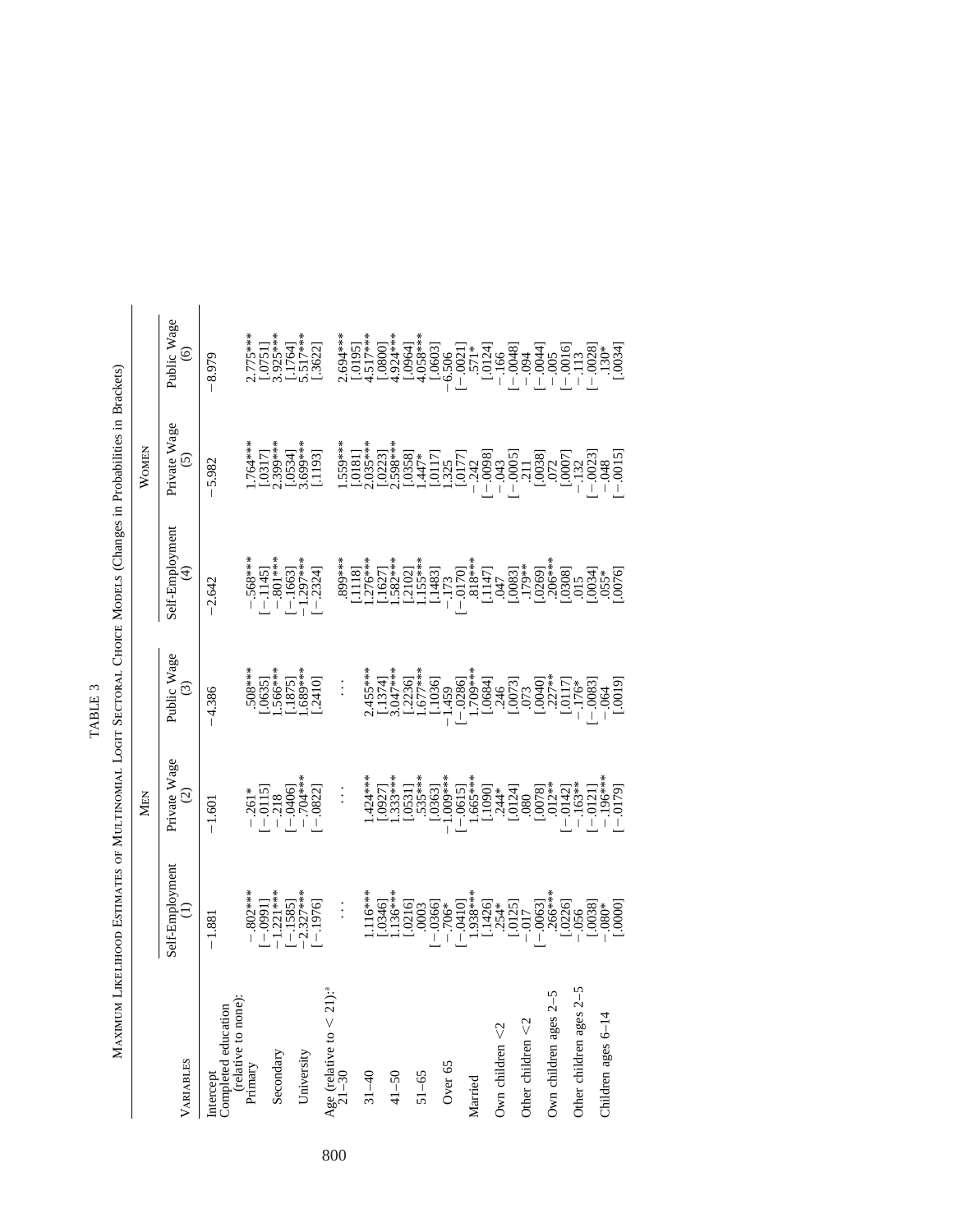NorE—Base employment category is nonparticipation. For continuous explanatory variables, the partial derivative of the probability of being in<br>a sector with respect to a change in the variable is shown. For dichotomous var Note.—Base employment category is nonparticipation. For continuous explanatory variables, the partial derivative of the probability of being in a sector with respect to a change in the variable is shown. For dichotomous variables, the change in probabilities is shown. This is calculated as the difference in the probability of being in the sector when the variable equals 1 and when it is zero. The figures shown are the average effects for the male and female samples.<br><sup>a</sup> Excluded group for men is under 31.

\* Significant at the 1% level.

\* Significant at the 1% level.<br>\*\*\* Significant at the 5% level.<br>\*\*\*\* Significant at the 10% level. \*\* Significant at the 5% level.

\*\*\* Significant at the 10% level.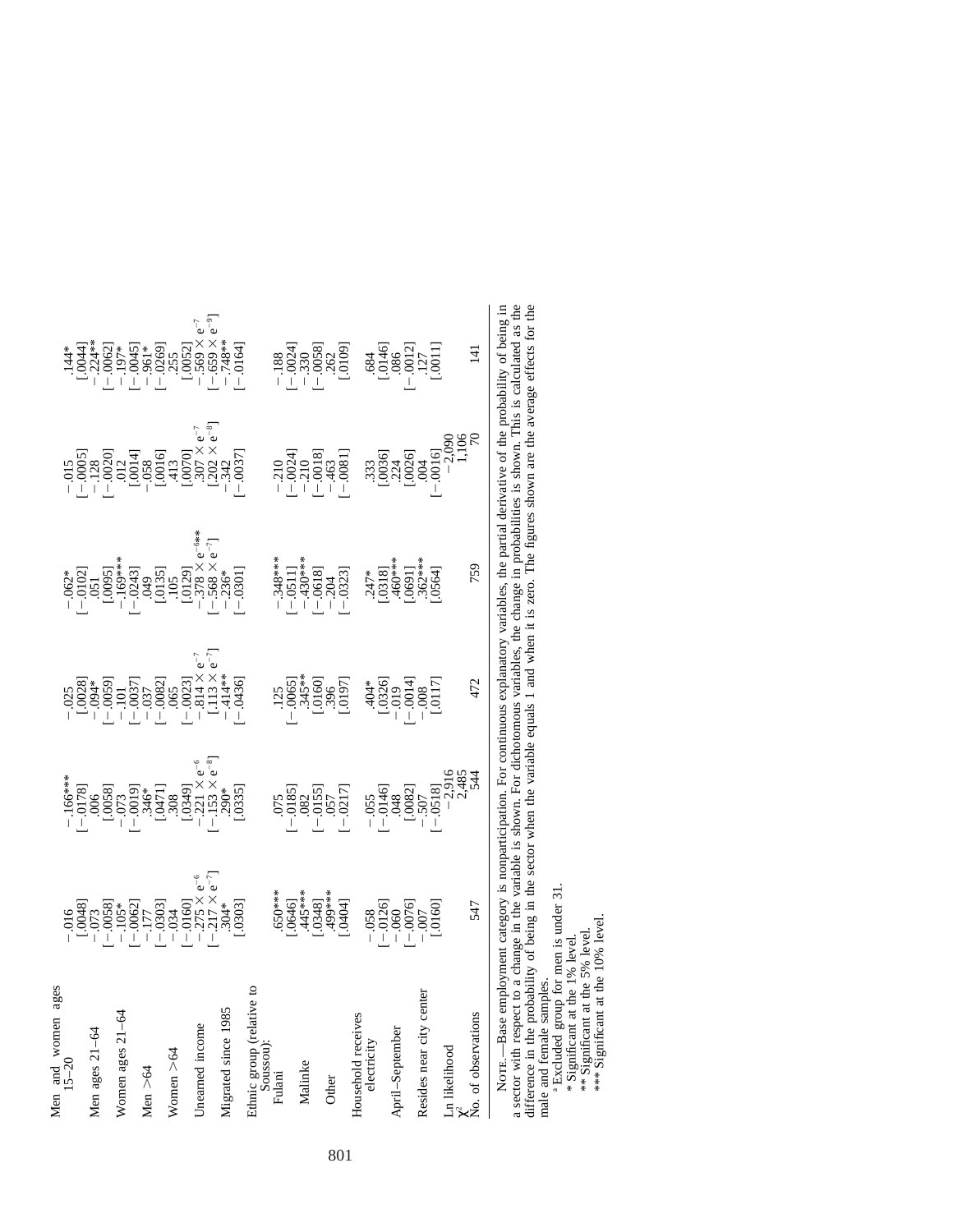incomes within the household—a plausible situation in this African context.10 Alternatively, however, married women may be more likely to work because they are able to secure capital through their husbands to start up small enterprises or use their husband's connections to obtain wage employment. With regard to the estimates for men, note that marital status may not be an exogenous determinant of male labor force behavior. Instead, men may get married once they have secured a livelihood.

A number of other demographic factors can be expected to influence labor force participation and sector allocation, particularly for women, who must balance domestic responsibilities with the need to augment family income. We focus here on the effects of children; discussion of the estimates for other demographic variables can be found in Glick and Sahn (see n. 6). Young children exert theoretically contradictory effects on a woman's reservation wage, hence on her participation. Children require care and supervision, but they also increase the need for market goods. In the present context, an additional (own) child younger than 2 years neither reduces nor increases the probability of a woman's participation in any sector, but having an additional child age 2–5 has a strongly significant positive impact on the probability of being self-employed. These estimates suggest that the care of older children, but not that of infants, may be combined with some self-employment activities. An additional other (not one's own) child age  $2-5$  has no effects, but other children younger than 2 raise the likelihood of participation of women in self-employment, presumably reflecting substitution in market work for mothers of infants who withdraw from the labor force. For men (who engage in very little child care), the association of young children of one's own and entry is positive for all sectors, but as with marriage, being a father of young children may be an outcome of having employment rather than a determinant.<sup>11</sup>

In accord with expectations from theory, the coefficients on exogenous (nonlabor) income, which is expected to raise the reservation wage, are generally negative, although significant only for women in self-employment. Having migrated to Conakry in the 5 years preceding the survey is positively associated with men's entry into self-employment and private wage employment but negatively associated with public sector employment. The latter is not unexpected, since new arrivals are less likely to have contacts that would provide access to scarce public sector jobs.

The results also shed light on a number of factors that have a particular influence on women's participation in self-employment (table 3, col. 4). Several of these reflect aspects of the urban infrastructure. Residing in a *sous-prefecture* located near the commercial center of the city encourages female self-employment activity, probably because of the lower costs of transportation to markets where retail activity is conducted.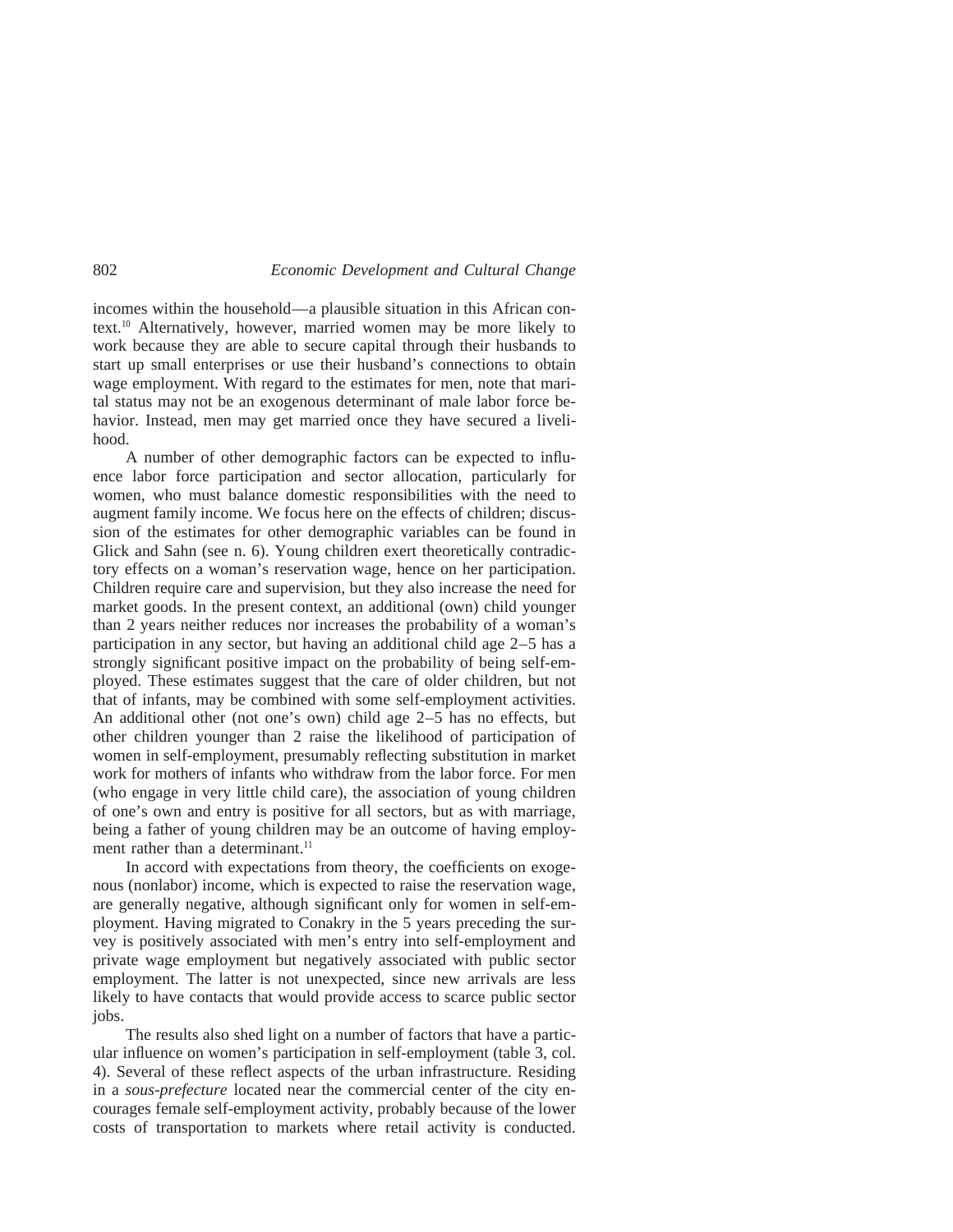Electricity in the household also encourages women to become self-employed, presumably by making production in the home or working during evenings easier.12 Women are more likely to be engaged in self-employment activity from April to September, which is the rainy season. Although this period corresponds to a general reduction in commercial activity in Conakry, women may become more active in household enterprises during this time to substitute for men who return to their villages for agricultural work.

Ethnic group membership also has impacts. Fulani and Malinke women are less likely to be self-employed than are women in the excluded Soussou category. Tradition and social networks may explain in part the predominance of Soussous in self-employment. Also, women who belong to other ethnic groups (which are well-off relative to Soussous in terms of measures such as per capita household expenditures) may have the option of avoiding what might be considered low-status work.13

Finally, note that our models include only general education and not vocational schooling or apprenticeship training. In alternative specifications of the logit models (available from us on request), apprenticeship training was associated with entry into both self-employment and private wage employment for men and women and public employment for men, while formal vocational schooling was associated with entry into private and public wage work for men and women. However, these variables were not included in our preferred specification because it is likely that they are endogenous to sector choice, since many individuals no doubt choose such training in order to enter employment in a given field or a particular sector of the labor market.

#### *Gender and Sector Entry Probabilities*

The multinomial logit estimates imply that differences in sector allocations of men and women can be attributed in part to gender differences in background characteristics, especially schooling. For example, women, who have lower mean schooling than men (3.7 compared with 6.5 years), are underrepresented in the public sector, where jobs tend to require some education. In this section we control for differences in background to assess the impact of gender itself on entry into different sectors of the labor market. Table 4 shows the predicted probabilities of sector participation by sex and education level calculated from the male and female logit estimates in table 3 and setting the other explanatory variables to the mean values for the entire (male and female) sample. The table, therefore, shows the sector entry probabilities for men and women with similar characteristics.

The predicted overall probabilities of working (the sum of the sector probabilities) are substantially lower for women than for men with the same characteristics at all levels of schooling except university (just 2%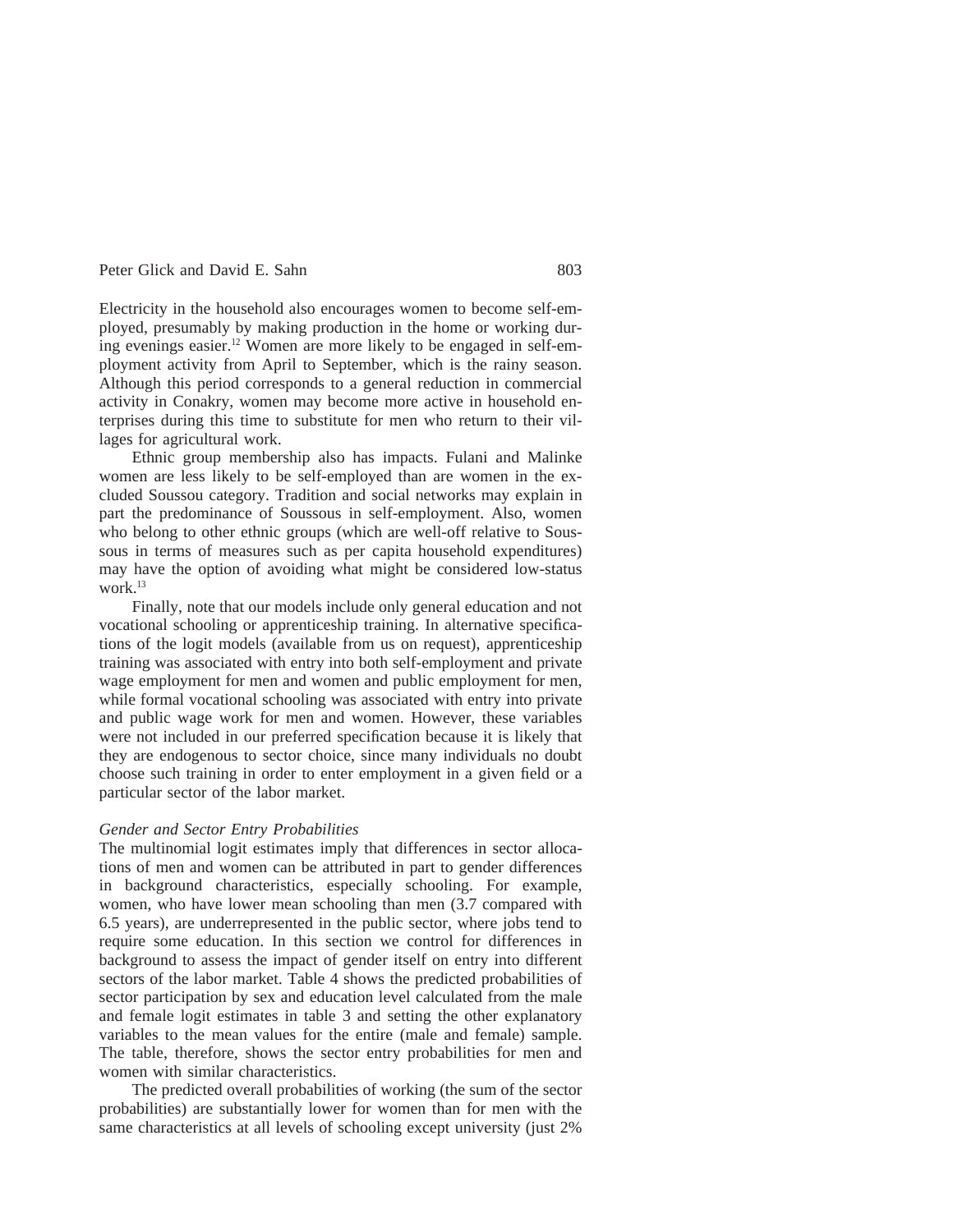#### TABLE 4

| Sex/Level of<br><b>Education Completed</b> | Self-Employment | Private<br>Wage | Public<br>Wage |
|--------------------------------------------|-----------------|-----------------|----------------|
| Men:                                       |                 |                 |                |
| None                                       | .248            | .180            | .038           |
| Primary                                    | .131            | .164            | .074           |
| Secondary                                  | .078            | .155            | .193           |
| University                                 | .028            | .104            | .239           |
| Women:                                     |                 |                 |                |
| None                                       | .222            | .006            | .001           |
| Primary                                    | .132            | .036            | .024           |
| Secondary                                  | .099            | .064            | .072           |
| University                                 | .043            | .165            | .250           |

PREDICTED SECTOR ENTRY PROBABILITIES OF MEN AND WOMEN, by Level of Education

of all women). For self-employment specifically, entry probabilities are quite similar for men and women. The difference in overall participation probabilities, therefore, is due to women's much lower chances of entering wage employment. This applies to both public and private sectors. Men are far more likely than women of identical backgrounds to be in public wage employment at all levels of education except university. The probabilities for less than primary, completed primary, and secondary schooling are 4%, 7%, and 19%, respectively, for men compared with 0.1%, 2.4%, and 7.0%, respectively, for women. Lower educational attainment thus only partly explains the low presence of women in the public sector workforce.

Differences in private wage entry probabilities for men and women with similar characteristics are also large, especially at lower skill levels. Men who have not completed primary school and those who are primary school completers have 18.0% and 16.4% probabilities of entry, compared with just 0.6% and 3.6%, respectively, for women. Thus for women with little schooling (who lack the qualifications for public employment), own-enterprise activities are virtually the only source of labor income. We discuss the possible reasons for the gender gaps in public and private sector wage employment in the conclusion. For now we note that studies previously cited on Côte d'Ivoire and Ghana also found that women are less likely than men to be in wage employment, controlling for education and other factors.

#### **V. The Determinants of Earnings**

Estimates from earnings equations for men and women in self-employment, private wage employment, and public wage employment are pre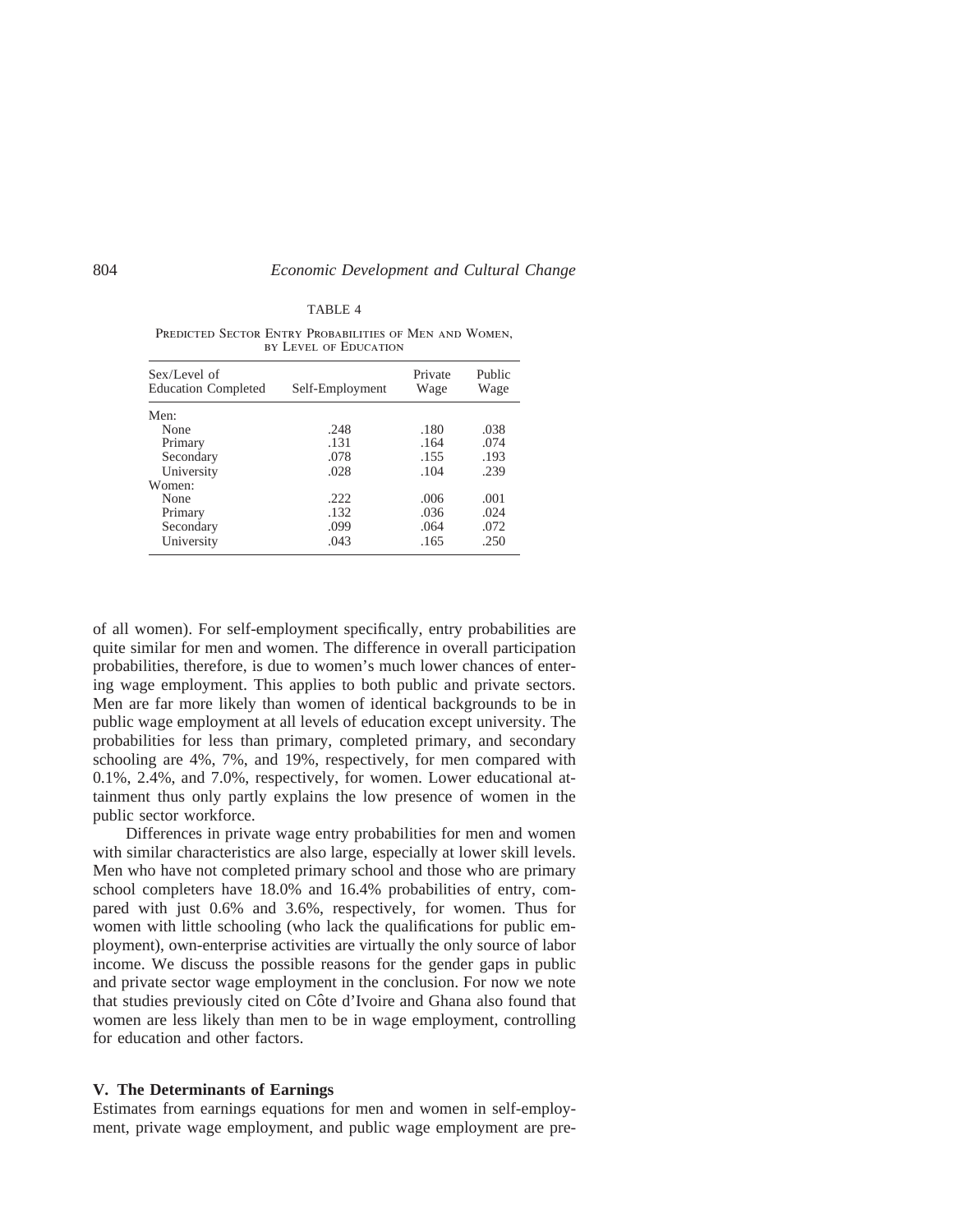sented in table 5. In the case of wage employees, the dependent variable is the natural log of the sum of monetary and in-kind compensation received in the last week divided by hours worked. For the self-employed, it is the natural log of hourly net enterprise earnings, calculated as weekly enterprise revenues minus costs divided by total hours worked. We estimated the self-employment earnings functions in two ways: on the sample of single-person enterprises (90% of all enterprises), and on the sample that includes multiperson enterprises, using the characteristics of the most educated family worker to represent these enterprises.14 Since the results proved generally to be quite robust to the choice of sample, we present only the estimates for the full sample of enterprises. The wage and self-employment earnings equations were corrected for potential selectivity bias, employing the method described above, using the sectoral choice model estimates to calculate the selectivity factors.<sup>15</sup> With the exception of women in the private wage sector, discussed below, the coefficients on the lambda terms were insignificant, indicating an absence of sample selectivity.

Our first step was to use Wald tests to determine whether the overall earnings structures differ between sectors of the labor market, that is, to see if the disaggregation of earnings functions by sector is justified.<sup>16</sup> For men, the equality of earnings determinants (comparing all slope coefficients except the lambdas) is rejected at the 0.001 level for self-employment and private wage employment and for self-employment and public wage employment, and at 0.05 for private wage and public wage employment. For women, equality is rejected at the 5% level for self-employment and public employment and at 10% for self-employment and private wage employment, but cannot be rejected for private and public wage employment. With respect to the last case, note that the cell sizes are small (137 and 69 women, respectively, in public and private wage sectors), resulting in a test with low power. Overall, the determinants of earnings do vary by sector, providing further evidence of heterogeneity in Conakry's urban labor market.

We are also concerned specifically with differences by sector in the returns to schooling, represented in the earnings functions by dummy variables for completed primary, secondary, and university education (for self-employed women, secondary and university are lumped together). In no case for either men or women could the equality of the education coefficients as a group be rejected for any pair of sectors, and only in a single case (men's private and public wage employment) do the differences in any of the individual schooling level estimates come near to being significant at conventional levels. Thus the returns to schooling in different labor market sectors are statistically similar, although as we discuss below, the point estimates vary considerably between sectors in a number of cases.

We now examine the schooling estimates in more detail, starting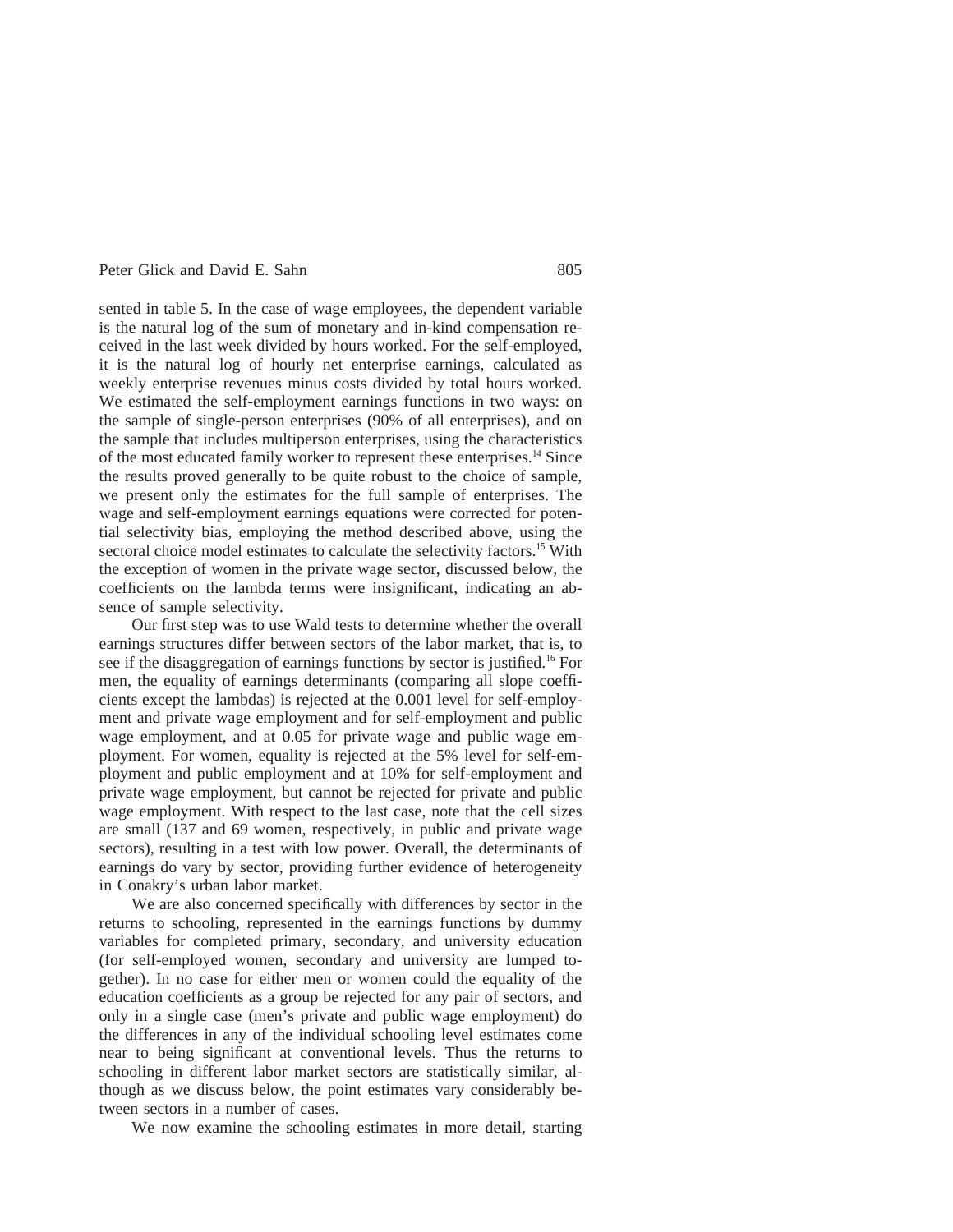|                                            |                                                                                                                                                                                                                                                                                                                                    | SELECTIVITY CORRECTED LOG HOURLY EARNINGS EQUATIONS                                                                                                                                                                                                                                                                                                                             |                                                                                                                                     |                                                                                                |                                                                         |                                                                                                                                            |
|--------------------------------------------|------------------------------------------------------------------------------------------------------------------------------------------------------------------------------------------------------------------------------------------------------------------------------------------------------------------------------------|---------------------------------------------------------------------------------------------------------------------------------------------------------------------------------------------------------------------------------------------------------------------------------------------------------------------------------------------------------------------------------|-------------------------------------------------------------------------------------------------------------------------------------|------------------------------------------------------------------------------------------------|-------------------------------------------------------------------------|--------------------------------------------------------------------------------------------------------------------------------------------|
|                                            |                                                                                                                                                                                                                                                                                                                                    | <b>MEN</b>                                                                                                                                                                                                                                                                                                                                                                      |                                                                                                                                     |                                                                                                | WOMEN                                                                   |                                                                                                                                            |
| VARIABLE                                   | Self-Employment                                                                                                                                                                                                                                                                                                                    | Private Wage                                                                                                                                                                                                                                                                                                                                                                    | Public Wage                                                                                                                         | Self-Employment                                                                                | Private Wage <sup>a</sup>                                               | Public Wage                                                                                                                                |
| Completed education<br>(relative to none): |                                                                                                                                                                                                                                                                                                                                    |                                                                                                                                                                                                                                                                                                                                                                                 |                                                                                                                                     |                                                                                                |                                                                         |                                                                                                                                            |
| Primary                                    | $\begin{array}{c} .2737 \\ .155 \\ .6865 \\ .6865 \\ .2363^* \\ .13159^* \\ .2636^* \\ .263^* \\ .263^* \\ .263^* \\ .263^* \\ .263^* \\ .263^* \\ .263^* \\ .263^* \\ .263^* \\ .263^* \\ .263^* \\ .263^* \\ .263^* \\ .263^* \\ .263^* \\ .263^* \\ .263^* \\ .263^* \\ .263^* \\ .263^* \\ .263^* \\ .263^* \\ .263^* \\ .263$ | $(3.11)$<br>$(3.11)$<br>$(3.11)$<br>$(3.29)$<br>$(3.39)$<br>$(3.29)$<br>$(3.39)$<br>$(3.39)$<br>$(3.39)$<br>$(3.39)$<br>$(3.39)$<br>$(3.39)$<br>$(3.39)$<br>$(3.39)$                                                                                                                                                                                                            | $.2878$<br>$.33)$ ***<br>$.3329$<br>$.3329$<br>$.6211$<br>$.6711$<br>$.6711$<br>$.6711$<br>$.6711$<br>$.6711$<br>$.6711$<br>$.6711$ |                                                                                                |                                                                         | $\begin{array}{c} .5947\\ (2.15)**\\ (3.184\\ (2.36)**\\ (2.36)**\\ (3.01)***\\ (3.01)**\\ (3.017)**\\ (3.017)**\\ (2.17)**\\ \end{array}$ |
|                                            |                                                                                                                                                                                                                                                                                                                                    |                                                                                                                                                                                                                                                                                                                                                                                 |                                                                                                                                     |                                                                                                |                                                                         |                                                                                                                                            |
| Secondary <sup>b</sup>                     |                                                                                                                                                                                                                                                                                                                                    |                                                                                                                                                                                                                                                                                                                                                                                 |                                                                                                                                     |                                                                                                |                                                                         |                                                                                                                                            |
|                                            |                                                                                                                                                                                                                                                                                                                                    |                                                                                                                                                                                                                                                                                                                                                                                 |                                                                                                                                     |                                                                                                |                                                                         |                                                                                                                                            |
| University                                 |                                                                                                                                                                                                                                                                                                                                    |                                                                                                                                                                                                                                                                                                                                                                                 |                                                                                                                                     |                                                                                                |                                                                         |                                                                                                                                            |
|                                            |                                                                                                                                                                                                                                                                                                                                    |                                                                                                                                                                                                                                                                                                                                                                                 |                                                                                                                                     |                                                                                                |                                                                         |                                                                                                                                            |
| Occupational experience                    |                                                                                                                                                                                                                                                                                                                                    |                                                                                                                                                                                                                                                                                                                                                                                 |                                                                                                                                     |                                                                                                |                                                                         |                                                                                                                                            |
|                                            |                                                                                                                                                                                                                                                                                                                                    |                                                                                                                                                                                                                                                                                                                                                                                 |                                                                                                                                     |                                                                                                | $(1190\n(46)\n(45)\n(3319\n(113)\n(217)**\n(56)\n(68)$                  |                                                                                                                                            |
| $\exp$ erience $)^2$                       |                                                                                                                                                                                                                                                                                                                                    |                                                                                                                                                                                                                                                                                                                                                                                 |                                                                                                                                     | .0582<br>$(3.24)$ ***<br>$-0.017$<br>$(2.57)$ **                                               |                                                                         |                                                                                                                                            |
| Age (relative to $<$ 31):                  |                                                                                                                                                                                                                                                                                                                                    |                                                                                                                                                                                                                                                                                                                                                                                 |                                                                                                                                     |                                                                                                |                                                                         |                                                                                                                                            |
|                                            |                                                                                                                                                                                                                                                                                                                                    |                                                                                                                                                                                                                                                                                                                                                                                 |                                                                                                                                     |                                                                                                |                                                                         |                                                                                                                                            |
| $31 - 40$                                  | $\begin{array}{c} .2702 \\ .1.60) \\ .5843 \\ .308 \text{*}^{***} \\ .3387 \\ .3587 \\ .3587 \\ .3622 \\ .3622 \\ .459 \end{array}$                                                                                                                                                                                                | $\begin{array}{c} 0955 \\ (095) \\ (257) \\ (147) \\ (120) \\ (-147) \\ (-147) \\ (-147) \\ (-147) \\ (-147) \\ (-147) \\ (-147) \\ (-147) \\ (-147) \\ (-147) \\ (-147) \\ (-147) \\ (-147) \\ (-147) \\ (-147) \\ (-147) \\ (-147) \\ (-147) \\ (-147) \\ (-147) \\ (-147) \\ (-147) \\ (-147) \\ (-147) \\ (-147) \\ (-147) \\ (-147) \\ (-147) \\ (-147) \\ (-147) \\ (-14$ | $345$<br>$(31)$<br>$(31)$<br>$(31)$<br>$(31)$<br>$(33)$<br>$(33)$<br>$(33)$<br>$(35)$                                               | $\begin{array}{c} .3325 \\ .302) ^{***} \\ .2890 \\ .211) ^{**} \\ .1456 \\ .93 \end{array} .$ | $-1987$<br>$(34)$<br>$(0606$<br>$(17)$<br>$-1668$<br>$-1688$<br>$\cdot$ |                                                                                                                                            |
| $41 - 50$                                  |                                                                                                                                                                                                                                                                                                                                    |                                                                                                                                                                                                                                                                                                                                                                                 |                                                                                                                                     |                                                                                                |                                                                         |                                                                                                                                            |
|                                            |                                                                                                                                                                                                                                                                                                                                    |                                                                                                                                                                                                                                                                                                                                                                                 |                                                                                                                                     |                                                                                                |                                                                         |                                                                                                                                            |
| $51-65^\circ$                              |                                                                                                                                                                                                                                                                                                                                    |                                                                                                                                                                                                                                                                                                                                                                                 |                                                                                                                                     |                                                                                                |                                                                         |                                                                                                                                            |
|                                            |                                                                                                                                                                                                                                                                                                                                    |                                                                                                                                                                                                                                                                                                                                                                                 |                                                                                                                                     |                                                                                                |                                                                         |                                                                                                                                            |
| Older than 65                              |                                                                                                                                                                                                                                                                                                                                    |                                                                                                                                                                                                                                                                                                                                                                                 |                                                                                                                                     |                                                                                                |                                                                         |                                                                                                                                            |
|                                            |                                                                                                                                                                                                                                                                                                                                    |                                                                                                                                                                                                                                                                                                                                                                                 |                                                                                                                                     |                                                                                                |                                                                         |                                                                                                                                            |

TABLE 5

TABLE 5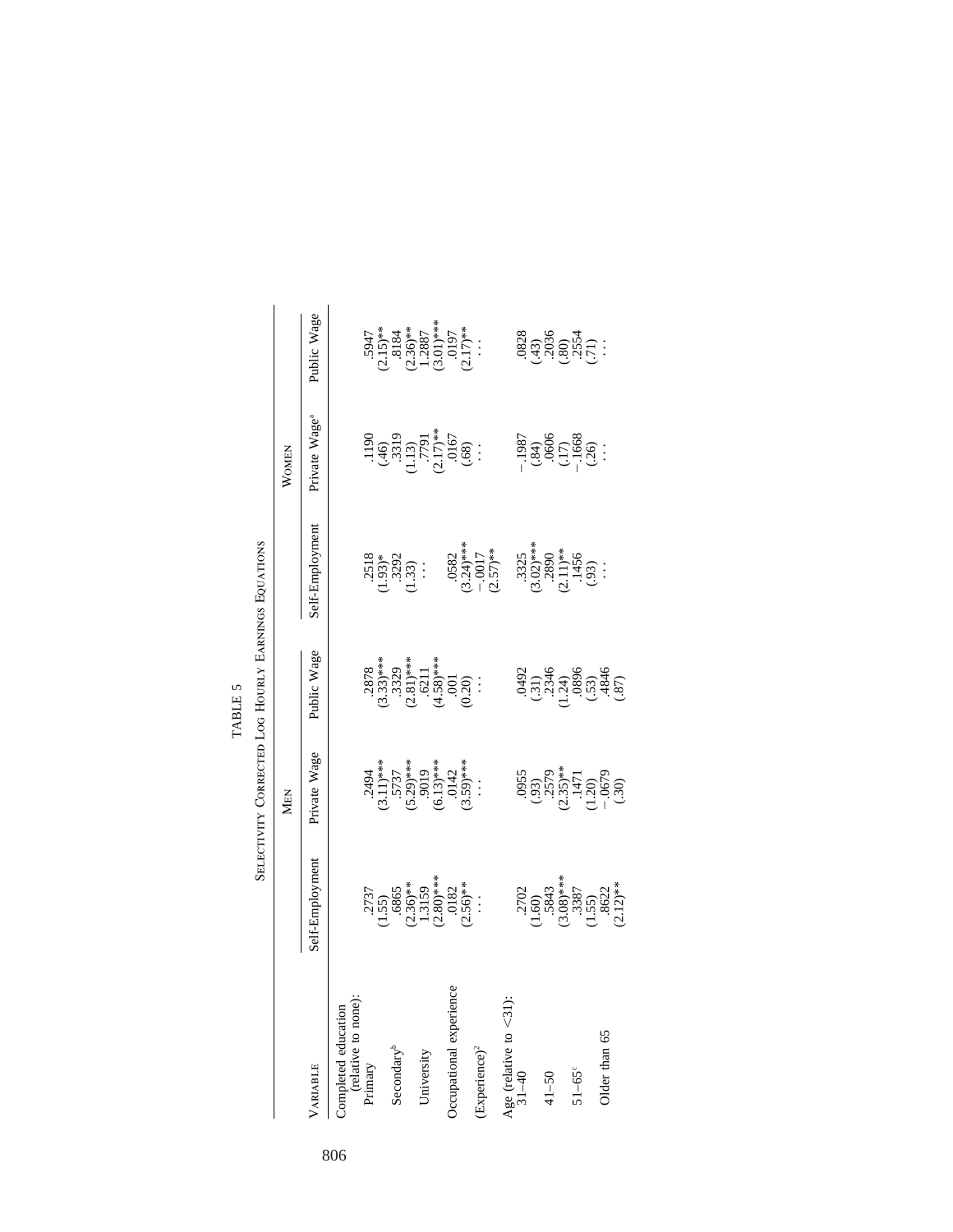| usiness capital/10,00                                     |                                                                                                                                                                                                        |                                                                                                                                                                                                                                                                                                                  |                                                                                                                                                                                                                                                                                                                                   |                                                                                                                                                                                                                                                                                                                                |                                                                         |                                                                                                                                              |
|-----------------------------------------------------------|--------------------------------------------------------------------------------------------------------------------------------------------------------------------------------------------------------|------------------------------------------------------------------------------------------------------------------------------------------------------------------------------------------------------------------------------------------------------------------------------------------------------------------|-----------------------------------------------------------------------------------------------------------------------------------------------------------------------------------------------------------------------------------------------------------------------------------------------------------------------------------|--------------------------------------------------------------------------------------------------------------------------------------------------------------------------------------------------------------------------------------------------------------------------------------------------------------------------------|-------------------------------------------------------------------------|----------------------------------------------------------------------------------------------------------------------------------------------|
| Guinean francs.                                           |                                                                                                                                                                                                        |                                                                                                                                                                                                                                                                                                                  |                                                                                                                                                                                                                                                                                                                                   |                                                                                                                                                                                                                                                                                                                                |                                                                         |                                                                                                                                              |
|                                                           |                                                                                                                                                                                                        |                                                                                                                                                                                                                                                                                                                  |                                                                                                                                                                                                                                                                                                                                   |                                                                                                                                                                                                                                                                                                                                |                                                                         |                                                                                                                                              |
| $\rm{pril-June}$                                          |                                                                                                                                                                                                        |                                                                                                                                                                                                                                                                                                                  |                                                                                                                                                                                                                                                                                                                                   |                                                                                                                                                                                                                                                                                                                                |                                                                         |                                                                                                                                              |
|                                                           |                                                                                                                                                                                                        |                                                                                                                                                                                                                                                                                                                  |                                                                                                                                                                                                                                                                                                                                   |                                                                                                                                                                                                                                                                                                                                |                                                                         |                                                                                                                                              |
| Iuly-September                                            |                                                                                                                                                                                                        |                                                                                                                                                                                                                                                                                                                  |                                                                                                                                                                                                                                                                                                                                   |                                                                                                                                                                                                                                                                                                                                |                                                                         |                                                                                                                                              |
|                                                           |                                                                                                                                                                                                        |                                                                                                                                                                                                                                                                                                                  |                                                                                                                                                                                                                                                                                                                                   |                                                                                                                                                                                                                                                                                                                                |                                                                         |                                                                                                                                              |
| October-December                                          | $(0.0714$<br>$(8.90)$ <sup>**</sup><br>$(-1.19)$<br>$(-1.19)$<br>$(-1.19)$<br>$(-8.82)$ **<br>$(-8.82)$ **<br>$(-8.85)$ **                                                                             | $\begin{array}{c} .0514 \ .56 \ .501 \ .1205 \ .142 \ .1820 \ .1202 \ .1820 \ .1201 \ .1820 \ .1201 \ .1201 \ .1201 \ .1202 \ .1203 \ .1203 \ .1203 \ .1203 \ .1203 \ .1203 \ .1203 \ .1203 \ .1203 \ .1203 \ .1203 \ .1203 \ .1203 \ .1203 \ .1203 \ .1203 \ .1203 \ .1203 \ .1203 \ .1203 \ .1203 \ .1203 \ .$ | $(359$<br>$(30)$<br>$(113)$<br>$(1601$<br>$(1601)$<br>$(238)$ *                                                                                                                                                                                                                                                                   | $(2054$<br>$(3.79)$ <sup>**</sup><br>$(3.2)$<br>$(3.2)$<br>$(2.06)$ <sup>**</sup><br>$(2.165)$ <sup>**</sup>                                                                                                                                                                                                                   | $-0247$<br>$(09)$<br>$(00)$<br>$(00)$<br>$(00)$<br>$(0.35)$<br>$(0.54)$ | $0.14$<br>$0.14$<br>$0.128$<br>$0.15$<br>$0.01$<br>$0.09$                                                                                    |
|                                                           |                                                                                                                                                                                                        |                                                                                                                                                                                                                                                                                                                  |                                                                                                                                                                                                                                                                                                                                   |                                                                                                                                                                                                                                                                                                                                |                                                                         |                                                                                                                                              |
| A<br>Inic group (relative <i>r</i><br>Soussou):<br>Tulani |                                                                                                                                                                                                        |                                                                                                                                                                                                                                                                                                                  |                                                                                                                                                                                                                                                                                                                                   |                                                                                                                                                                                                                                                                                                                                |                                                                         |                                                                                                                                              |
|                                                           |                                                                                                                                                                                                        |                                                                                                                                                                                                                                                                                                                  |                                                                                                                                                                                                                                                                                                                                   |                                                                                                                                                                                                                                                                                                                                |                                                                         |                                                                                                                                              |
|                                                           |                                                                                                                                                                                                        |                                                                                                                                                                                                                                                                                                                  |                                                                                                                                                                                                                                                                                                                                   |                                                                                                                                                                                                                                                                                                                                |                                                                         |                                                                                                                                              |
| Malinke                                                   | $-1457$<br>$-333$<br>$-3452$<br>$-353$<br>$-353$<br>$-353$<br>$-353$<br>$-353$<br>$-353$<br>$-353$<br>$-353$<br>$-353$<br>$-353$<br>$-353$<br>$-353$<br>$-353$<br>$-353$<br>$-353$<br>$-353$<br>$-353$ | $-0.177$<br>$-0.33$<br>$-0.23$<br>$-0.35$<br>$-0.44$<br>$-0.55$<br>$-0.55$<br>$-0.53$<br>$-0.53$<br>$-0.53$<br>$-0.53$<br>$-0.53$<br>$-0.53$<br>$-0.53$<br>$-0.53$<br>$-0.53$<br>$-0.53$<br>$-0.53$<br>$-0.53$<br>$-0.53$<br>$-0.53$<br>$-0.53$<br>$-0.53$<br>$-0.53$                                            | $\begin{array}{c} 0.856 \\ -0.130 \\ -0.012 \\ -0.013 \\ -0.013 \\ -0.0993 \\ -0.093 \\ -0.003 \\ -0.003 \\ -0.003 \\ -0.003 \\ -0.003 \\ -0.003 \\ -0.003 \\ -0.003 \\ -0.003 \\ -0.003 \\ -0.003 \\ -0.003 \\ -0.003 \\ -0.003 \\ -0.003 \\ -0.003 \\ -0.003 \\ -0.003 \\ -0.003 \\ -0.003 \\ -0.003 \\ -0.003 \\ -0.003 \\ -0$ | $\begin{array}{l} 1311\\ 031\\ 030\\ (30)\\ (131)^2\\ (131)^3\\ (131)^2\\ (131)^2\\ (131)^2\\ (131)^2\\ (131)^2\\ (131)^2\\ (131)^2\\ (131)^2\\ (131)^2\\ (131)^2\\ (131)^2\\ (131)^2\\ (131)^2\\ (131)^2\\ (131)^2\\ (131)^2\\ (131)^2\\ (131)^2\\ (131)^2\\ (131)^2\\ (131)^2\\ (131)^2\\ (131)^2\\ (131)^2\\ (131)^2\\ (13$ | $(1510$<br>$(36)$<br>$(18)$<br>$(3025)$<br>$(145)$<br>$(145)$           | $-24$<br>$-21$<br>$-31$<br>$-35$<br>$-35$<br>$-35$<br>$-35$<br>$-35$<br>$-35$<br>$-35$<br>$-35$<br>$-35$<br>$-35$<br>$-35$<br>$-35$<br>$-35$ |
|                                                           |                                                                                                                                                                                                        |                                                                                                                                                                                                                                                                                                                  |                                                                                                                                                                                                                                                                                                                                   |                                                                                                                                                                                                                                                                                                                                |                                                                         |                                                                                                                                              |
| <b>Other</b>                                              |                                                                                                                                                                                                        |                                                                                                                                                                                                                                                                                                                  |                                                                                                                                                                                                                                                                                                                                   |                                                                                                                                                                                                                                                                                                                                |                                                                         |                                                                                                                                              |
|                                                           |                                                                                                                                                                                                        |                                                                                                                                                                                                                                                                                                                  |                                                                                                                                                                                                                                                                                                                                   |                                                                                                                                                                                                                                                                                                                                |                                                                         |                                                                                                                                              |
|                                                           |                                                                                                                                                                                                        |                                                                                                                                                                                                                                                                                                                  |                                                                                                                                                                                                                                                                                                                                   |                                                                                                                                                                                                                                                                                                                                |                                                                         |                                                                                                                                              |
|                                                           |                                                                                                                                                                                                        |                                                                                                                                                                                                                                                                                                                  |                                                                                                                                                                                                                                                                                                                                   |                                                                                                                                                                                                                                                                                                                                |                                                                         |                                                                                                                                              |
| Intercept                                                 |                                                                                                                                                                                                        |                                                                                                                                                                                                                                                                                                                  |                                                                                                                                                                                                                                                                                                                                   |                                                                                                                                                                                                                                                                                                                                |                                                                         |                                                                                                                                              |
|                                                           |                                                                                                                                                                                                        |                                                                                                                                                                                                                                                                                                                  |                                                                                                                                                                                                                                                                                                                                   |                                                                                                                                                                                                                                                                                                                                |                                                                         |                                                                                                                                              |
| Adjusted $R^2$                                            |                                                                                                                                                                                                        |                                                                                                                                                                                                                                                                                                                  |                                                                                                                                                                                                                                                                                                                                   |                                                                                                                                                                                                                                                                                                                                | $5.3134$<br>$(19.39)$<br>$(023)$<br>$1.13$<br>$69$                      |                                                                                                                                              |
|                                                           |                                                                                                                                                                                                        |                                                                                                                                                                                                                                                                                                                  |                                                                                                                                                                                                                                                                                                                                   |                                                                                                                                                                                                                                                                                                                                |                                                                         |                                                                                                                                              |
| No. of observati                                          |                                                                                                                                                                                                        |                                                                                                                                                                                                                                                                                                                  |                                                                                                                                                                                                                                                                                                                                   |                                                                                                                                                                                                                                                                                                                                |                                                                         |                                                                                                                                              |
|                                                           |                                                                                                                                                                                                        |                                                                                                                                                                                                                                                                                                                  |                                                                                                                                                                                                                                                                                                                                   |                                                                                                                                                                                                                                                                                                                                |                                                                         |                                                                                                                                              |

NOTE.—*t*-statistics are in parentheses. NOTE.—t-statistics are in parentheses.<br><sup>a</sup> OLS estimates.

OLS estimates.

ن ص Includes university for women in self-employment (one observation).

Includes over 65 for women.

\* Significant at the 1% level. \*\* Significant at the 5% level.

\*\*\* Significant at the 10% level.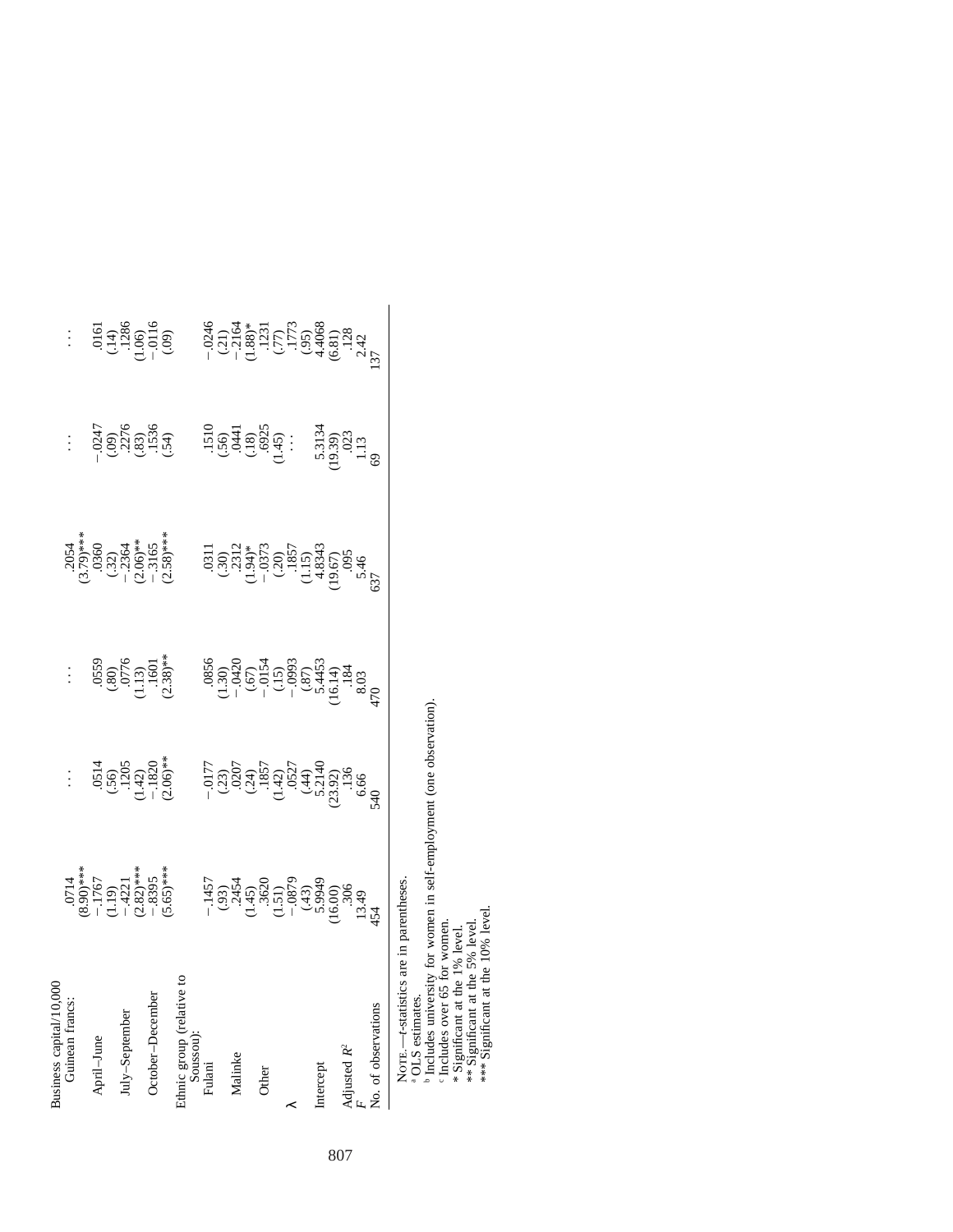with the results for men. In self-employment, the coefficients on schooling are positive but are only significant for secondary and university education. The point estimates for secondary and university education (which only a small portion of self-employed men possess) are 0.69 and 1.32, implying hourly earnings that are twice and almost three times higher, respectively, than for men who have not completed primary school.<sup>17</sup> It should be noted that the estimates may understate the total benefits of schooling in enterprises, since schooling also appears to have indirect effects on profits through its impact on the use of capital inputs.<sup>18</sup>

Among male wage employees, the return to primary schooling appears to be slightly higher in the public sector than in the private sector, but the situation is reversed at higher levels, with much lower returns to postprimary schooling in the public sector. The estimates imply benefits (relative to the base of no schooling or less than primary) from completed secondary and university education of 77% and 146% in the private wage sector, compared with only 50% and 105% in the public sector. Although we cannot reject equality of the private and public sector coefficients for secondary and university schooling ( $p = .14$ ), the large differences in the point estimates are striking. They suggest a compression or narrowing of the civil service pay structure, a phenomenon reported for many African countries.<sup>19</sup> Among better skilled male wage employees, therefore, those in the public sector appear to be at a disadvantage. $20$ 

For women in self-employment, completed primary schooling raises hourly enterprise profits by around 30% relative to having less than a primary education. Although the coefficient on primary schooling is only significant at the 10% level  $(t = 1.93)$ , restricting the sample to women in single-person enterprises (all but 5% of the total) yields a larger and more precise estimate  $(t = 2.22)$ . Thus there are returns in women's small enterprises to basic skills acquired through a primary education. On the other hand, there appears to be little incremental benefit to secondary or greater schooling—the coefficient is not much larger than that for primary school and is not significant. The small number of women in this subsample with a secondary education or better may make it difficult to estimate the effects of this schooling. Still, the contrast with the large increase in self-employment profits accruing to men with a secondary education is noteworthy and suggests that postprimary schooling may not be very useful for the types of activities in which self-employed women are involved.<sup>21</sup>

For women in the public sector the returns to education at all levels are substantial: the rather flat wage-education relation observed for men is not found for women. The schooling coefficients for women are roughly double those for men in the public sector for each level of education, though the differences are not jointly significant ( $p = .51$ ). Note, however, that the higher incremental schooling effects for women do not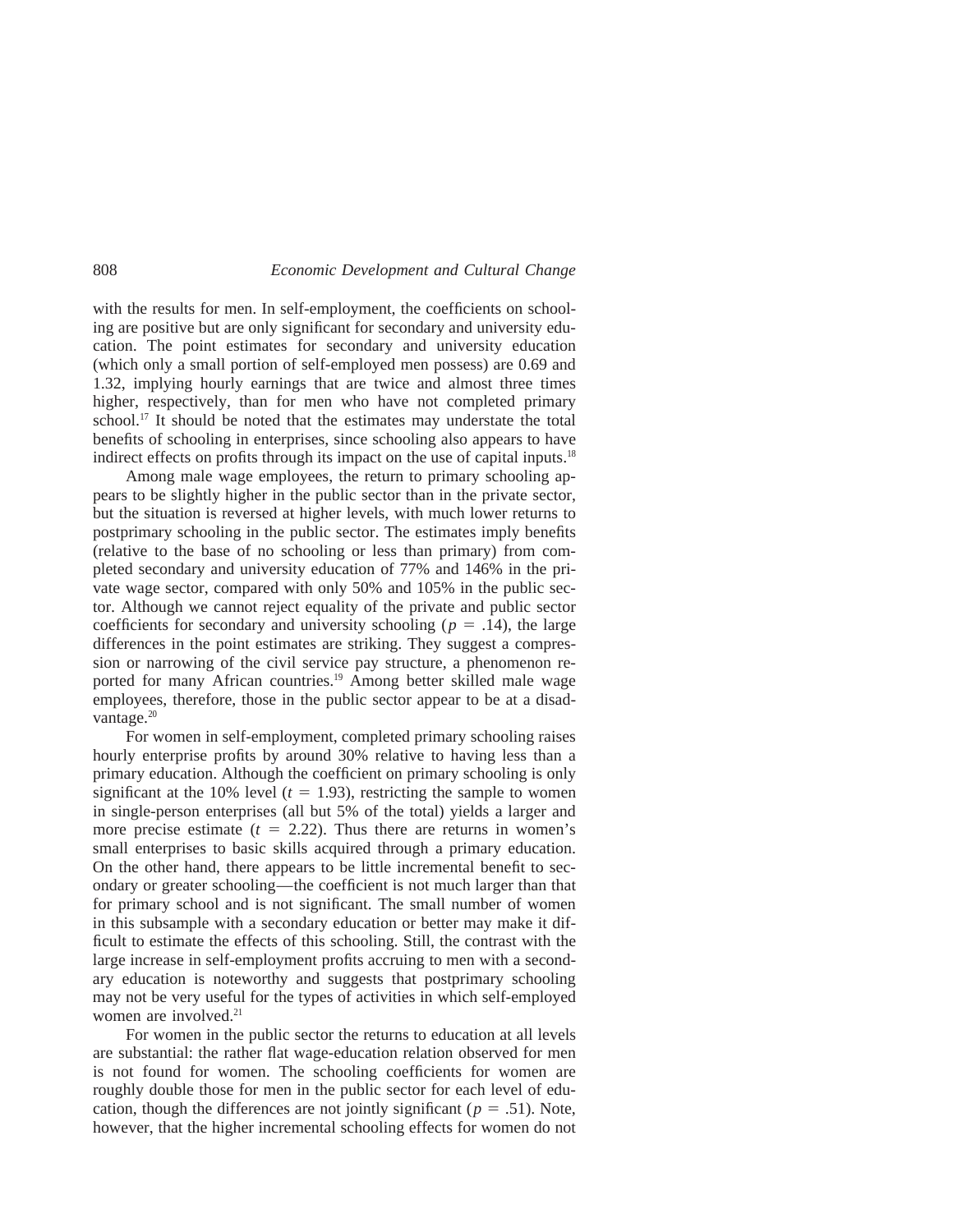imply that absolute wage levels are higher for women than for men. As discussed below, predicted public sector wages of men actually exceed those of women for all levels of education.

The selectivity-corrected earnings regression for women in the private wage sector yielded several highly implausible parameter estimates, particularly for schooling, for which the coefficients were actually negative. These results apparently reflect collinearity of the schooling covariates with the selectivity term, which was highly significant. This in turn suggests that the equation is not properly identified.<sup>22</sup> We therefore present instead in table 5 the results of the model without the selectivity correction with the caveat that there is likely to be some bias through sample selection in these OLS estimates. All the education parameter estimates in this regression are positive, but they are not individually significant except for university education, and they are jointly only marginally significant ( $p = .15$ ). The returns to schooling also appear low compared both with those for women in the public sector and for men in the private sector. In assessing the magnitudes and the significance levels of the estimates, however, it should be kept in mind that the sample consists of only 69 observations.

Turning to the other covariates in the earnings equations, returns to experience are captured by a continuous variable for years of occupational experience as well as a series of dummy variables for age level to capture general experience. The age dummies are also included to control for cohort effects on earnings, which may be important in view of the decline in the quality of the educational system during the later years of the Sekou Touré regime. Age is associated with higher earnings in private wage employment for men and in self-employment for both men and women. Occupational experience in self-employment raises earnings for both men and women, further underscoring the benefits of human capital in small enterprises. For men, the effect of experience is basically linear (with experience raising earnings by about 2% per year), while for women a quadratic specification gave the best fit. The benefits from experience for women begin at about 5% per year and peak at about 17 years. As with secondary schooling in self-employment, the difference in the effects of experience for men and women may reflect differences in the types (and perhaps the scale) of enterprises they operate. The nature of women's small-scale retailing activities may impose limits on the benefits of experience beyond a certain point.

In the public sector, occupational experience has a significant but small (about 2% per year) impact on women's wages. For men, the coefficient is close to zero and insignificant. This results in part from the inclusion of age and in part from the selection correction term. Even excluding these variables from the regression, the effect remains very small compared both with women in the public sector and men in self-employment. In the private wage sector, the estimated annual returns to experi-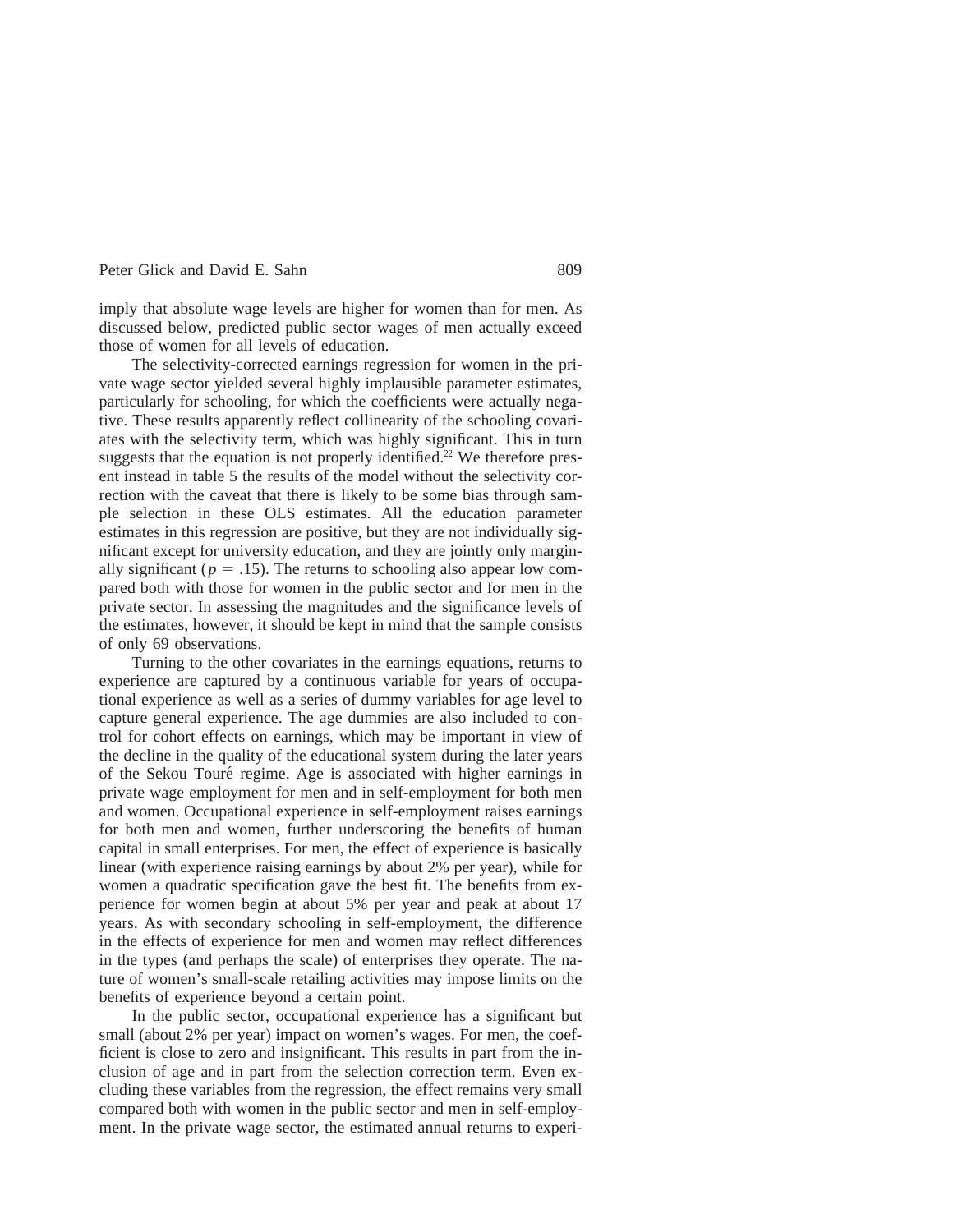ence for men and women are fairly similar (about 1.4% and 1.7%) but only significant for the former. Overall, the effects of occupational experience on wages in both private and public employment in Conakry are on the low side compared with other African estimates and indicate that employees at the high end of the seniority scales have suffered relatively more from inflation in recent years.<sup>23</sup>

Enterprise capital is represented in the self-employment earnings regressions by the reported value of capital purchases made for the enterprise over the past year. It was necessary to use this proxy for capital stock because the survey lacked a reliable measure of the actual capital stock in each enterprise. Annual capital expenditures will be an accurate representation of actual capital stock only under some fairly restrictive assumptions, a limitation that should be kept in mind when interpreting the estimates.24 Businesses run by men employ far greater amounts of capital than those run by women (see table 1), reflecting differences in the scale and types of operations run by men and women and perhaps also constraints on women's access to credit. However, capital inputs have positive and strongly significant effects on enterprise earnings for both men and women (table  $\overline{5}$ ). In fact, the magnitude of the coefficient for women is more than twice that for men, and the difference is statistically significant ( $p = .014$ ). Also with regard to self-employment, enterprise profits for both men and women show marked seasonal variability compared with wages, probably reflecting the involvement of many small enterprises in marketing agricultural products.

The earnings regressions in table 5 include neither apprenticeship training nor formal vocational education in professional or technical schools, both of which are common in Guinea. We have not included these variables because they are more likely than regular schooling to be statistically endogenous to earnings. If individuals choosing such training tend to benefit more from it in terms of increased productivity and pay than those who do not choose it, the estimated impacts will be biased upward. Nevertheless, the effects of both apprenticeship training and formal vocational education are of significant policy interest, so dummy variables for having had these forms of training were included in alternative specifications of the earnings functions (reported in Glick and Sahn; see n. 6). The generally insignificant coefficients on these variables suggest that for the most part apprenticeship training and formal vocational education do not confer direct productivity benefits. The only exceptions are an improvement in men's private sector wages as a result of vocational schooling and a very large (more than 90%) increase in hourly profits accruing to women in self-employment who have had apprenticeship training. Recall, however, that both apprenticeship and vocational training backgrounds show strong associations with entry into specific sectors. This indicates that they may function primarily to permit access to specific sectors or professions, although some caution is in order in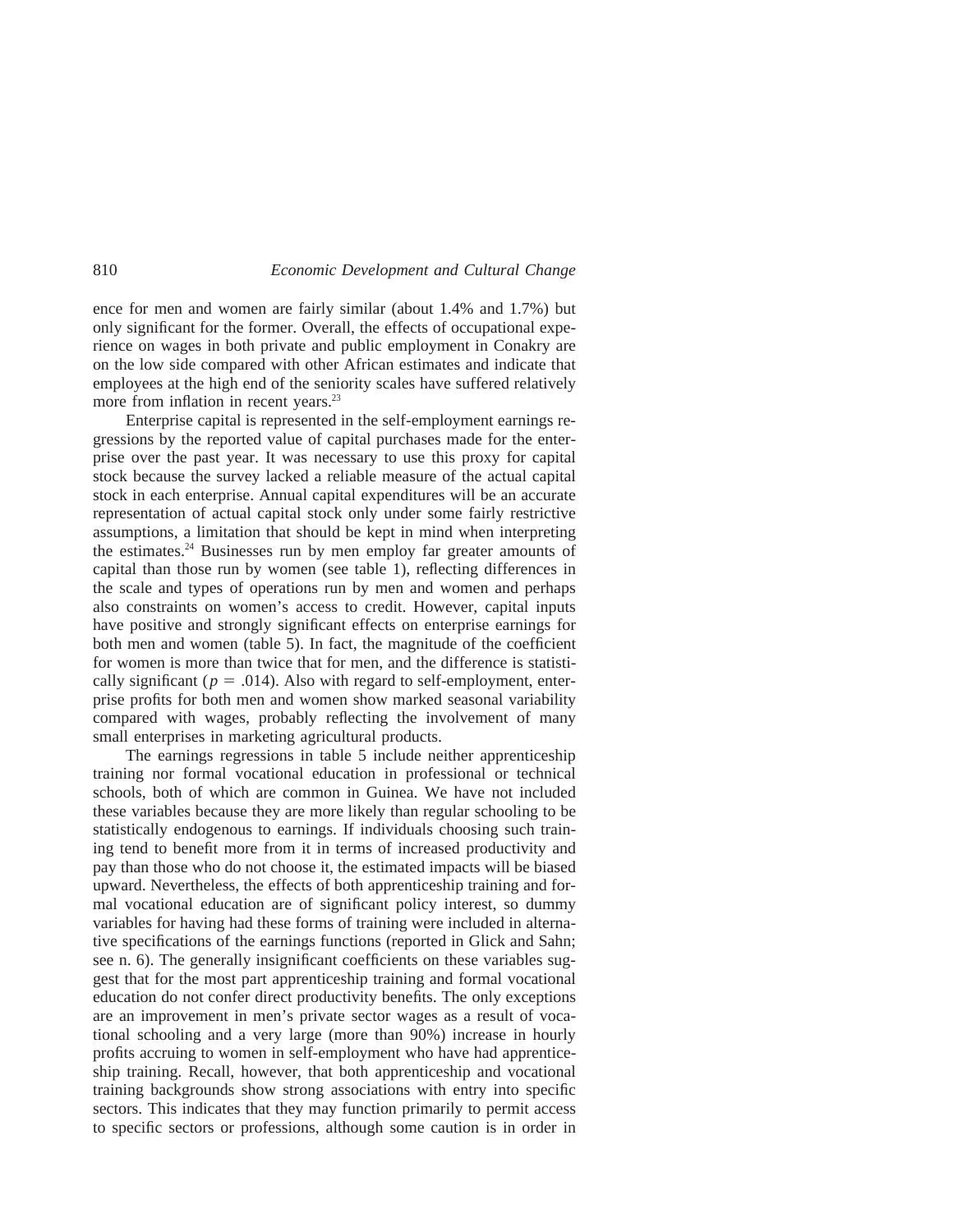|                                  | Self-Employment | Private Wage | Public Wage |
|----------------------------------|-----------------|--------------|-------------|
| Mean ln male earnings            | 6.269           | 5.705        | 5.848       |
| Mean In female earnings          | 5.478           | 5.752        | 5.664       |
| Overall ln earnings differential | .790            | $-.046$      | .184        |
| Contribution of characteristics  | .350            | $-.176$      | .042        |
| Education                        | .036            | $-.182$      | $-.037$     |
| Experience                       | .087            | .048         | .014        |
| Age                              | .069            | .016         | .039        |
| Capital                          | .098            | .            | .           |
| Other variables                  | .060            | $-.058$      | .027        |
| Residual                         | .440            | .129         | .141        |

|--|--|

Male-Female Hourly Earnings Differentials by Sector

making such an inference, since these variables are potentially endogenous to both sector choice and earnings. Among the self-employed, apprenticeship training for women is much rarer than for men but appears to offer women a path out of traditional commerce activities, which may be why it is associated with higher earnings. About half of the women with such a background are engaged in trades or manufacturing, compared with no more than 4% of all self-employed women.

#### *Comparison of Male and Female Earnings*

We turn next to comparisons of male and female earnings in each sector of the labor market. As shown in table 6, mean earnings in two of the three cases differ substantially between men and women. For self-employment, the gap is very large: the antilog of the difference in log mean earnings (equal to the ratio of male and female mean earnings) is 2.2, indicating that average hourly profits for men exceed those for women by 120%.25 Among public sector employees, average male earnings exceed female earnings by about 20%. In private wage employment, in contrast, wages are actually slightly higher for women (reflecting the superior schooling of female private sector employees), but the difference is not significantly different from zero.

Do these gender differences in earnings reflect differences in productivity-enhancing characteristics such as schooling and experience, or are they caused by discrimination in pay (or in access to better-paying occupations)? Discrimination, if it occurs, may be reflected in differences in returns to men's and women's characteristics or it may enter additively, that is, independently of returns. For self-employment, a Wald test indicates that returns to characteristics jointly differ between men and women (the null hypothesis of equality of slope coefficients excluding lambda is rejected at the 0.05 level), although the equality of schooling coefficients specifically could not be rejected. For both public and private wage employment, the equality of the complete vectors of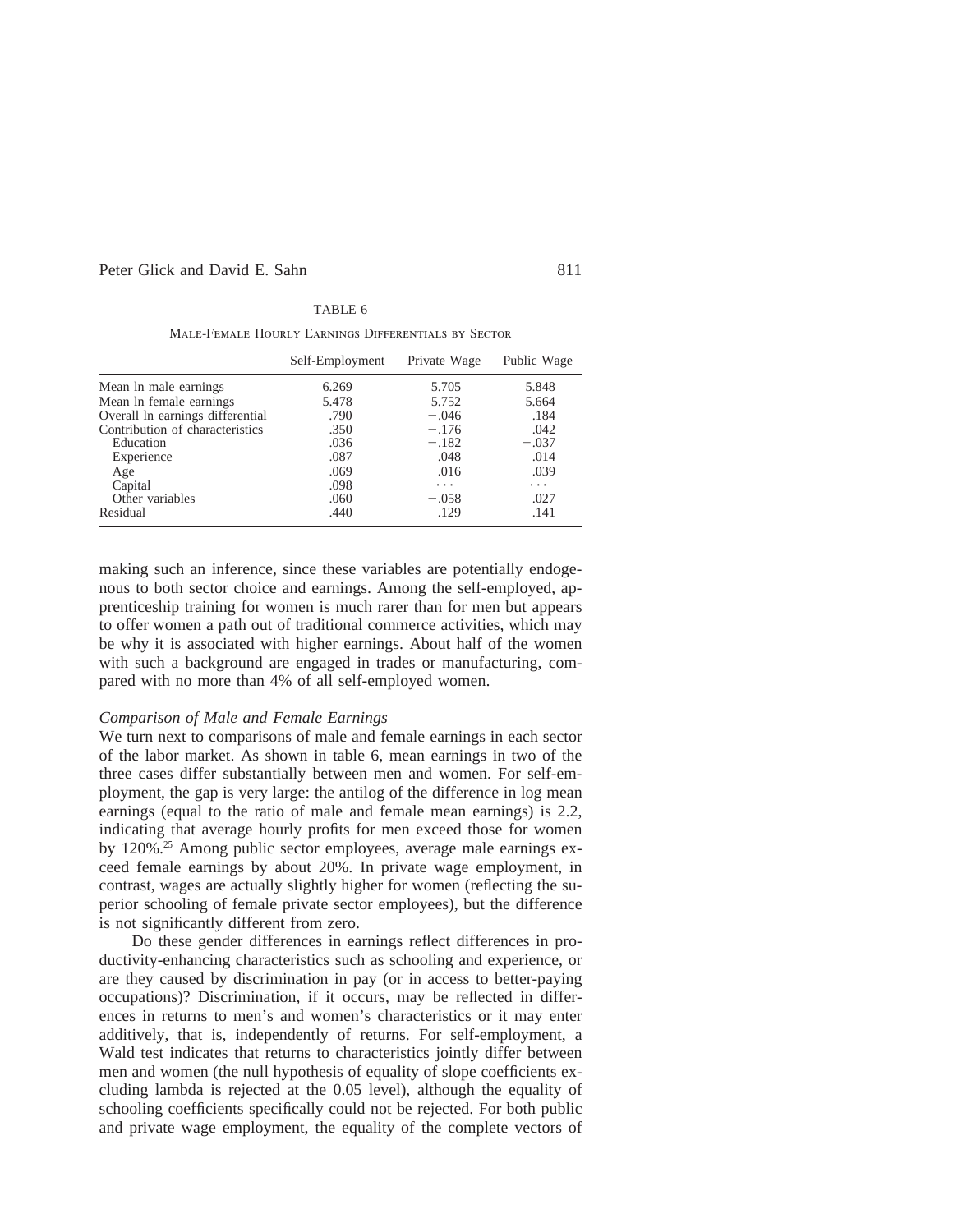male and female slope coefficients, and of schooling coefficients alone, could not be rejected. This does not imply equality of wages for men and women with equivalent backgrounds; instead, there appears to be primarily an additive gender impact. In regressions for the private and public wage sectors pooling male and female workers, coefficients on dummy variables for being female were negatively signed, though significant only for the public sector.<sup>26</sup>

To assess the relative contributions to male-female earnings gaps of characteristics and discrimination (the gender effect), we use the decomposition procedure originally developed by R. Oaxaca. The difference in average male and female (log) wages is decomposed into two parts: one due to differences in the average levels of schooling, experience, and other covariates of men and women, and the other due to differences in pay for men and women with the same values of these characteristics. The second part arises from differences in the coefficients in the earnings equations (both intercept and slopes) for men and women and is usually interpreted as a measure of wage discrimination, though it may also reflect unobserved differences between men and women that affect earnings. To save space, we do not present the derivation of the decomposition here; the variant of the technique we adopt for this analysis is developed in D. Neumark and in R. Oaxaca and M. Ransom.<sup>27</sup>

Below the total earnings differentials in table 6 we show the portions due to differences in male and female characteristics and to gender (the residual). The former is disaggregated into contributions of specific factors. For self-employment, about 45% (i.e., .35/.79) of the difference in male and female mean log earnings is due to differences in characteristics. Men's greater occupational experience (10.7 vs. 7.2 years) and their larger amounts of capital together account for about half of the characteristics portion of the differential. Fifty-five percent of the total difference in male and female self-employment earnings reflects the residual gender effect. Obviously, for this sample the residual cannot be attributed to discrimination in pay by employers. Instead, self-employed women may be confined to activities (mostly in retailing, as described above) that are relatively less profitable. Male-female differences in selfemployment occupations may themselves reflect discrimination against women, though not in the labor market per se. Women may be unable to secure credit to start up more lucrative businesses, and as discussed below, they are disadvantaged in access to apprenticeships that facilitate entry into skilled trades.

In the public sector, only about 25% of the male-female wage differential is accounted for by differences in male and female characteristics, leaving 75% unexplained by observed factors. Thus women working for the government are also paid less than are men with equivalent backgrounds, although the residual, like the overall gap, is modest compared with self-employment.28 Note that gender differences in schooling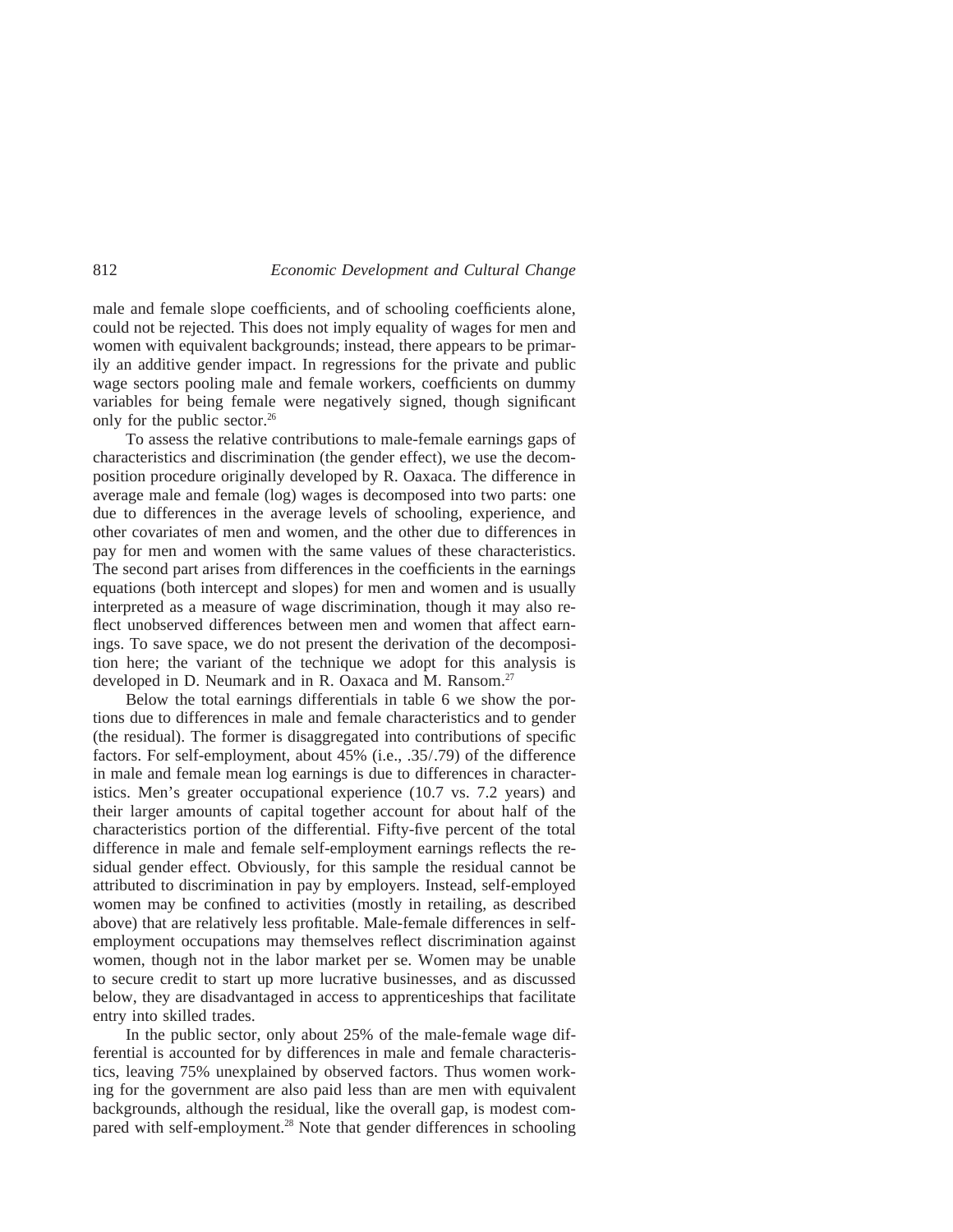serve to reduce somewhat the overall gap because women working in the public sector are slightly better educated than men. For the private wage sector, both the male-female overall earnings differential and the portion of the differential due to differences in characteristics are negative. This means that the differences in the mean characteristics of men and women—in particular, women's greater schooling—are responsible for the negative male-female wage gap. On the other hand, the residual is positive (and similar in size to that for the public sector). Thus women in the private wage sector also receive less compensation than men with the same characteristics, reducing the amount by which the mean wage of women exceeds that of men. The private wage decomposition results should be treated with caution, however, as most of the parameter estimates in the private wage regression for women underlying the decomposition, as well as the estimated impact of gender, were not statistically significant.

As with self-employment, the residual differences in male and female wages in the private and public sectors may reflect the different occupational structures of men and women—that is, there may be occupational discrimination rather than wage discrimination within occupations. Women in wage employment are highly concentrated in a few fields such as teaching, nursing, and secretarial work, which alone account for 41% of all female wage employees.<sup>29</sup> Although these are relatively skilled occupations, pay and advancement within them may be limited compared with professional and clerical occupations dominated by men. It is possible in principle to extend the earnings decomposition analysis to distinguish between occupational discrimination (unequal access to an occupation for women and men with the same qualifications) and pay discrimination.30 However, initial attempts to incorporate occupation effects by including occupation dummies (e.g., professional and managerial, clerical services, etc.) in the wage equations and decompositions yielded few notable results. This is probably because the standard occupation classifications are too broad to capture several relevant malefemale occupational differences in our sample. For example, almost half of the female professional and managerial employees in the private and public wage sectors are nurses or teachers, while men are dispersed more evenly among job types. However, inclusion of these finer occupational distinctions in the separate earnings functions for men and women underlying the decomposition analysis is generally not feasible, because few men hold ''female'' jobs (e.g., nursing) and few women hold other jobs that are dominated by men. Thus we are not able to directly incorporate these job distinctions in the analysis of pay gaps in private and public wage employment. Still, the very different occupational distributions of men and women point to occupational segregation as a factor behind the residuals in the male-female wage decompositions.

The few previous studies comparing male and female earnings in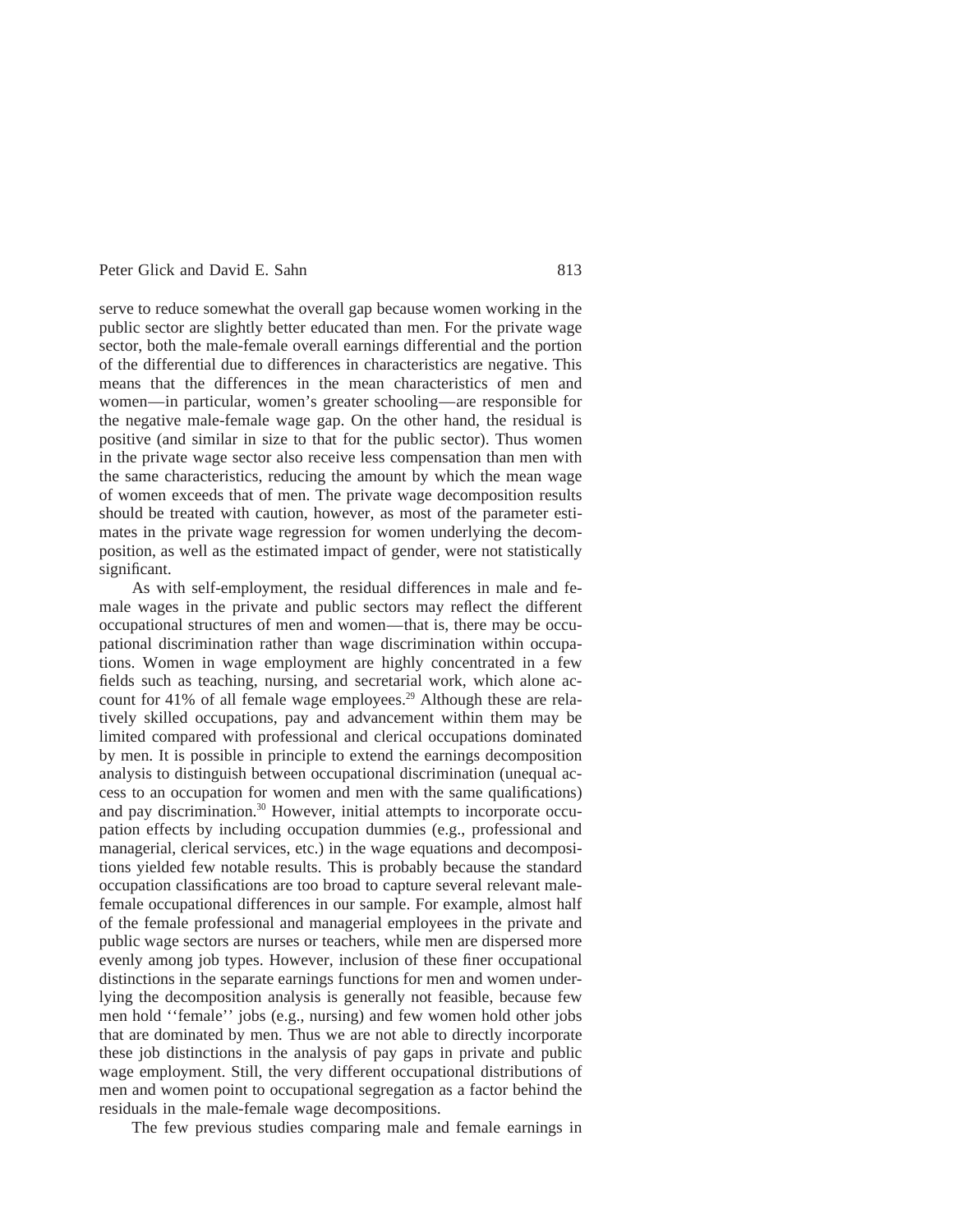Africa do not uniformly show a female disadvantage in pay after controlling for background factors, in contrast to more consistent evidence (though from even fewer studies) of gender differences in entry into different labor market sectors. The results of W. Milne and M. Neitzert for Kenya and Vijverberg for Côte d'Ivoire suggest, as the results of this study do, an earnings disadvantage to women in wage and self-employment. On the other hand, Glewwe does not find evidence of wage discrimination against women in Ghana and even finds a premium to being female in the public sector in some model specifications. Similarly, J. Armitage and R. Sabot, using data on the private and public wage sectors in Tanzania and Kenya, find evidence of a wage premium to men only in the public sector in Tanzania.<sup>31</sup> The lack of a consistent finding of bias against women in pay suggests that economic conditions, labor market policies, and sociocultural factors that affect wage determination differ among countries. However, the results may also differ because the methodological approaches in these studies vary widely, perhaps most importantly with respect to the presence or absence of controls for sample selectivity.

# **VI. Discussion and Implications**

This study of Conakry, Guinea, represents one of the few efforts to date to analyze the determinants of labor force participation, sector of employment, and earnings in a sub-Saharan African economy. Estimates from multinomial logit models indicate that the determinants of entry into various sectors of the labor market are quite different, supporting the hypothesis of heterogeneity in the urban labor market. Education, in particular, plays an important role in allocating labor force participants among self-employment, private wage employment, and public employment alternatives. We found that the overall structure of earnings also differed significantly among sectors, although the equality of returns to schooling in different sectors could not be rejected. Education raises the earnings of men and women in all sectors of the labor market, confirming in a very low-income urban setting the benefits to investments in the schooling of boys and girls.

Our analysis of self-employment earnings is particularly noteworthy in view of the fact that the informal sector (consisting in large part of small enterprises like those in our sample) is expected to be the primary source of job growth in Africa for the foreseeable future. Earnings of self-employed men and women in Conakry increase with level of education, experience, and, for women, apprenticeship training, as well as with inputs of physical capital. Thus investments in schooling can be expected to contribute to future productivity growth in small informal enterprises as well as in the formal sector. For female enterprises, however, the benefits from education and experience appear to decline after a certain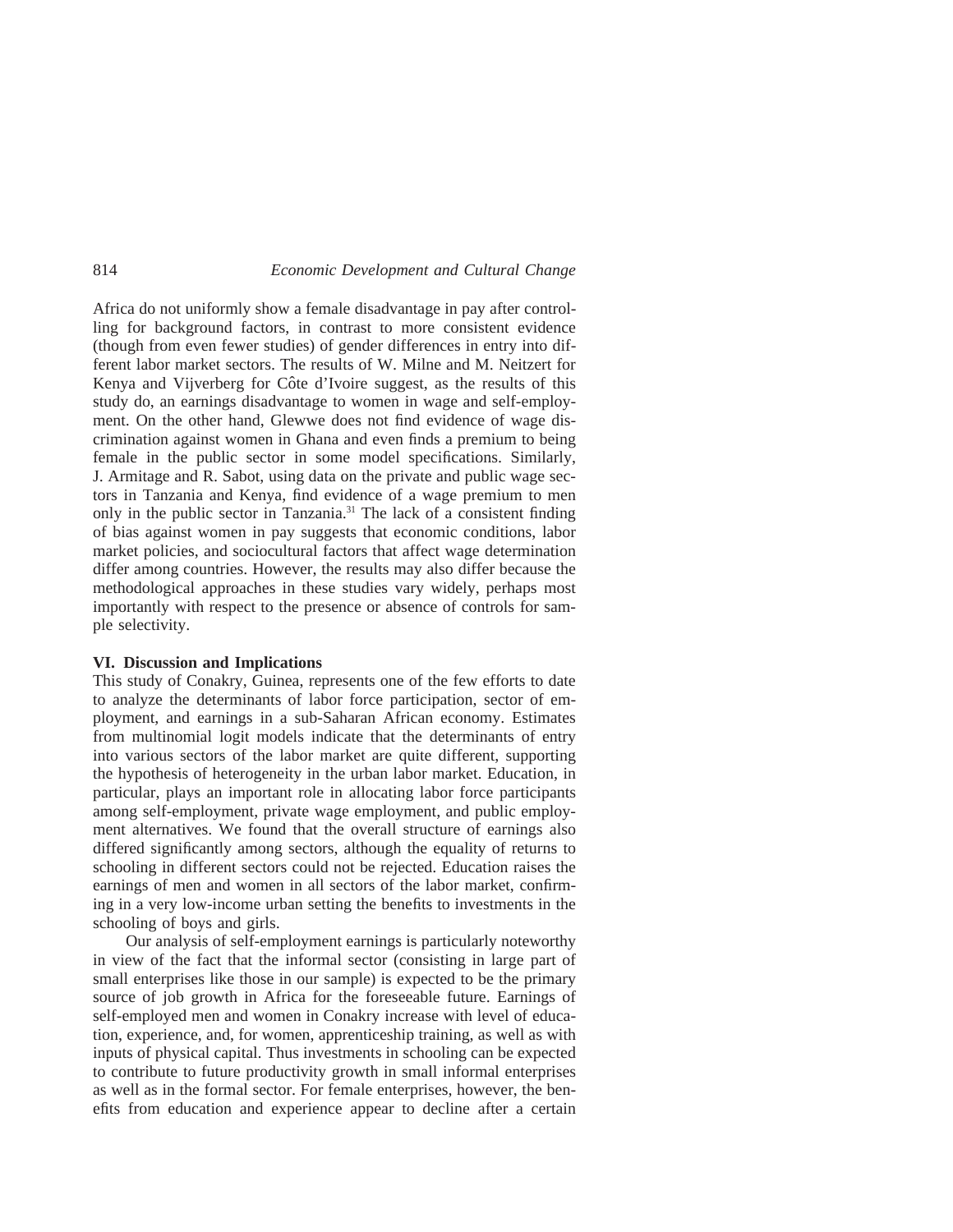level, suggesting that there will be limits to growth in incomes for women in self-employment if they remain primarily involved in traditional commerce activities.

In addition to education, gender was found to play an important role in determining both labor market participation patterns and earnings in Conakry. Women are far less likely than men to be wage employees, which for the public sector at least partly reflects men's greater educational attainment. Controlling for differences in schooling and other characteristics, however, women are still much less likely than men to enter either public or private wage employment. With respect to earnings, the returns to schooling are substantial for both men and women and are similar statistically. In part because they have more schooling and experience, men tend to earn more than women do. Decompositions of the earnings differentials, however, indicate that in every sector of the labor market men earn more than women even when these factors are controlled, reflecting either gender discrimination in pay or differences in the occupations that men and women tend to enter. In sum, with respect both to entry into certain portions of the labor market and earnings, women appear to fare less well than men. In the remainder of this discussion, we focus attention on the reasons for these disparities and on policies that might reduce gender inequalities in economic opportunities and incomes.

The determinants of male and female labor market outcomes are to be found both in the operation of the labor market itself and outside the labor market, in parental investments in schooling for boys and girls. One labor market barrier women may face is discrimination in hiring. There is evidence from a number of West African countries that employers are less willing to hire women than men or are willing to hire them only in traditionally female occupations in which pay and prospects for advancement are poor.32 In Guinea, female vocational education and training graduates with training in nontraditional (i.e., ''male'') occupations find it difficult to obtain jobs in these fields.<sup>33</sup> Employer preferences for men are likely to be grounded both in realistic appraisals of particular costs associated with hiring women (their higher absenteeism and disruptions or expenses related to maternity and child rearing) and in simple biases or stereotyping.<sup>34</sup> Policies to address these factors can take a number of forms, including government provision of child care services, strong enforcement of antidiscrimination laws, and financial incentives to employ women. $35$ 

Since the private sector in Guinea is expected to assume a more important role in the future, employment practices in this sector bear particular scrutiny. Our finding of very low private wage entry probabilities for women relative to men points to barriers to women's employment in the private wage sector, particularly at low skill levels. There is also evi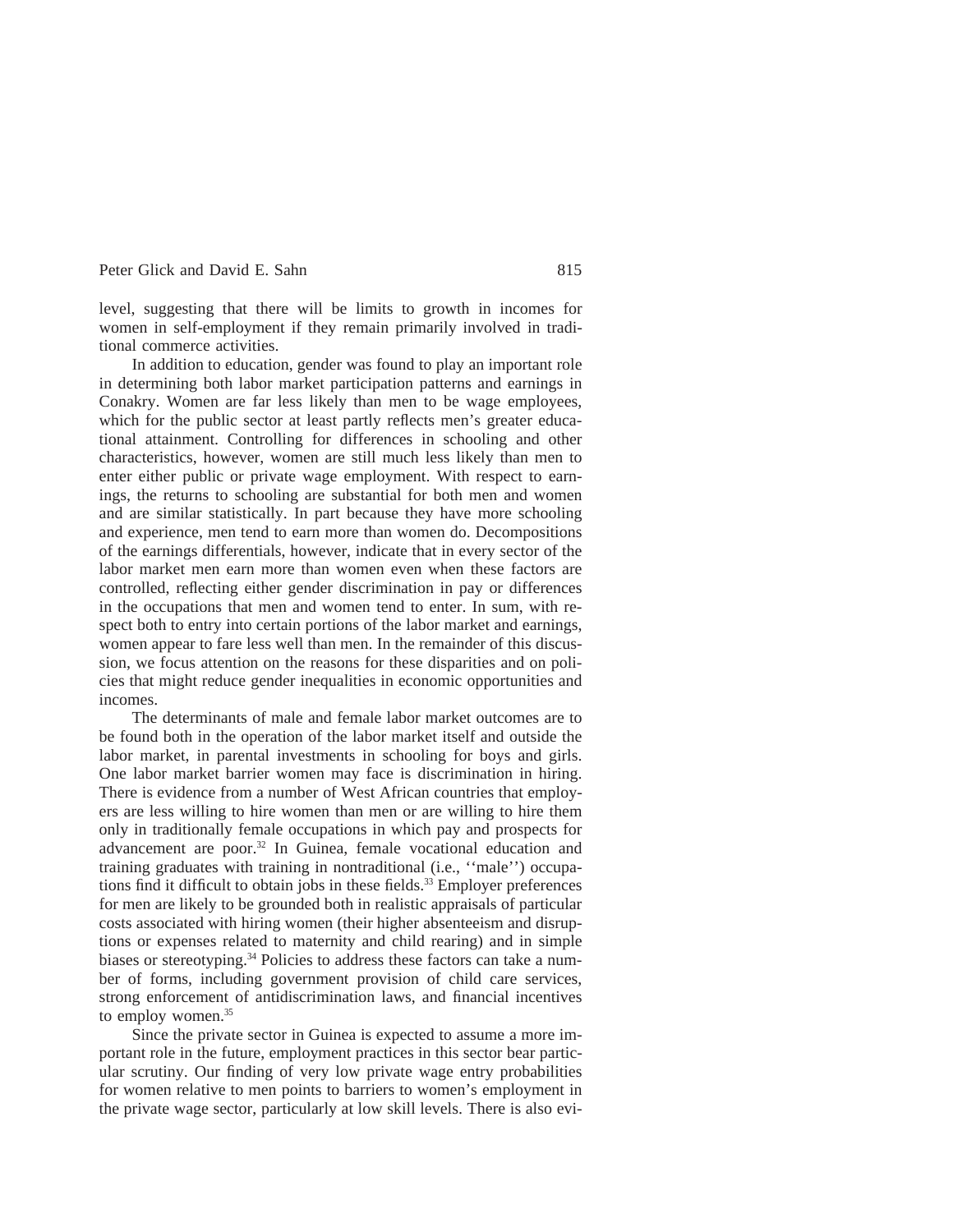dence that women released from public sector employment during Guinea's civil service reform were less able than men to find new wage employment in the private sector.36

In addition to demand side factors that reduce women's access to wage employment, constraints or cultural attitudes that affect the supply side are undoubtedly also important. These include women's domestic responsibilities, their spouses' (or their own) traditional attitudes about work outside the home, and culturally conditioned low career aspirations. Each would serve to reduce female participation in the labor market or encourage entry into less formal self-employment activities. Direct information on the importance of these factors is lacking, however, and obtaining such knowledge would be a valuable objective for future research.

With regard to investments in schooling, raising levels of human capital is essential both for overall poverty alleviation in Guinea and to close the gender gap in economic opportunities and earnings. This study indicates that better schooling for girls will eventually increase female entry into formal or wage employment and raise women's incomes in both wage and self-employment. An ambitious education policy in the past several years has been successful in raising primary school enrollments in Guinea, reversing the declines that occurred during the 1980s. Primary school enrollment rates remain among the lowest in the world, however, and girls are especially disadvantaged. Girls make up only 32% of total primary school enrollments, and the gender disparity in enrollments increases sharply at higher levels.<sup>37</sup> Moreover, the quality of education received by girls who do go to school may suffer in comparison with that of boys because of problems such as poor attendance and an unfavorable classroom atmosphere.<sup>38</sup> In recognition of these problems, the government of Guinea has recently taken several steps toward improving girls' access to schooling.<sup>39</sup>

The results of this study also suggest that increasing female enrollment in vocational education would improve women's access to employment, particularly wage employment. Currently, only a small percentage of enrollees in postprimary vocational training centers in Guinea are girls. In addition, both the number of institutions and the types of programs or areas of study open to girls in Guinea are very limited compared with those for boys. $40$  Thus the segregation of women into specific wage occupations reflects to an extent the organization of the training system. Expanding girls' access to training in traditionally nonfemale occupations should ease their entry into potentially more lucrative fields. However, given that female graduates with training in ''male'' occupations in Guinea encounter difficulty getting hired, such an intervention should not proceed without also addressing labor market factors such as employer attitudes.<sup>41</sup>

This problem points to a more general concern with policies to ex-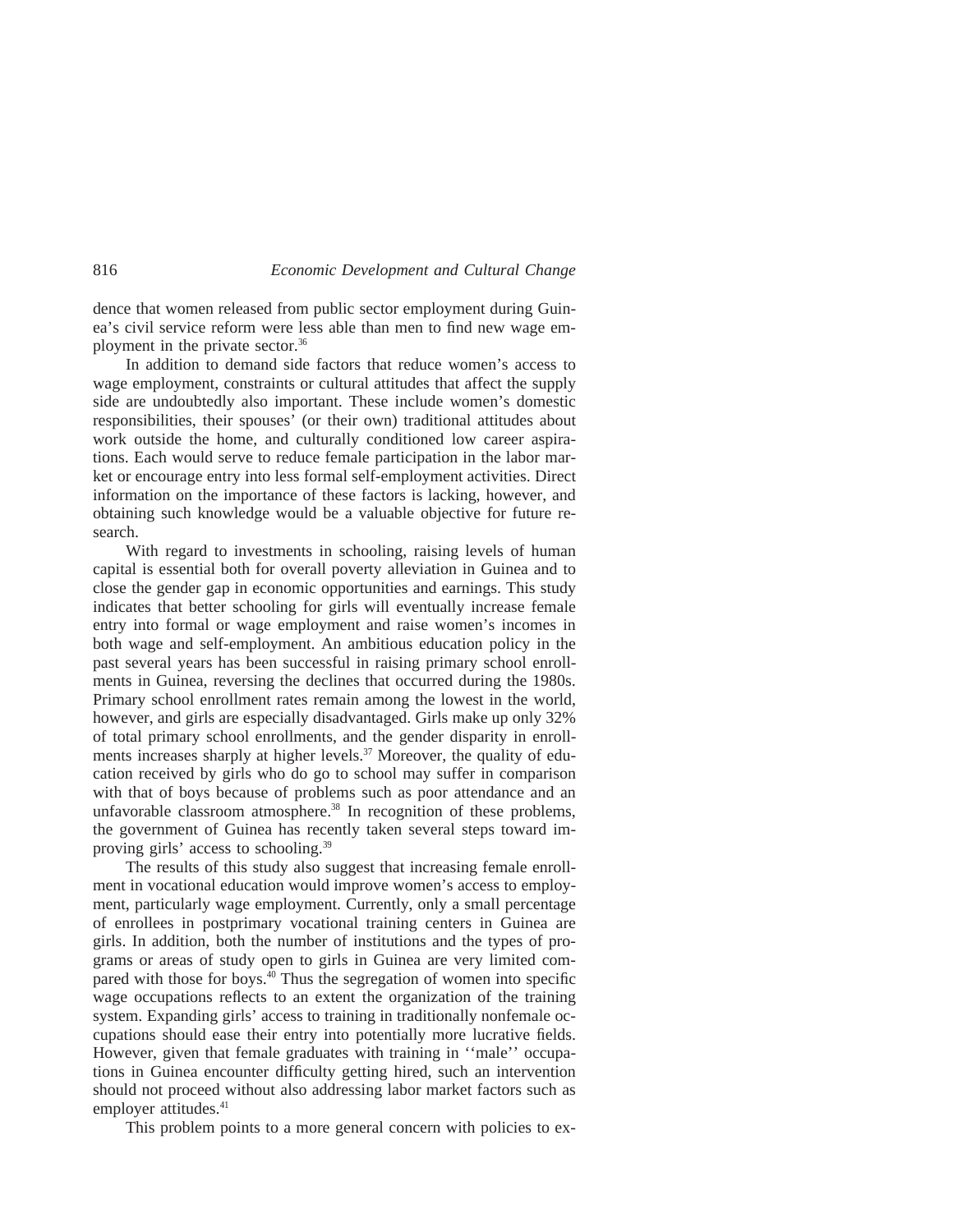pand schooling for girls, which also fail to account for labor market conditions. Because of a lack of jobs open to women, improvements in women's education may result in an oversupply of educated female labor and high levels of unemployment. This is not purely a gender issue; unemployment rates are high for educated young men in Guinea (as throughout Africa) and will probably remain so for some time given the probability of weak growth of the formal sector. But women also face gender-related barriers to employment. Labor market opportunities may be especially limited for women with primary but not higher schooling, who may shun self-employment but lack the relatively good access to professional wage jobs enjoyed by the small elite of women with a secondary and university education. Indeed, overall female labor force participation in Guinea exhibits the same U shape with respect to education level observed in many other developing countries—it is relatively high for women with no schooling, low for primary schooling, and high for secondary and higher schooling.<sup>42</sup>

In addition, until barriers in the labor market to women's employment are reduced, it may prove difficult to convince parents to educate their daughters. Parents in Guinea view education largely as a means of gaining future support for the family.43 Since women are less likely to be working than are men with equivalent schooling, parents may correctly perceive the returns to investing in girls' schooling to be low compared with boys'.<sup>44</sup> Changes in labor market practices to improve access for women thus are complementary to efforts to raise investments in girls' human capital.

Our results also indicate that certain policies oriented largely toward self-employment can improve women's opportunities and incomes. One of these is encouragement of apprenticeship training for girls. Only 8% of girls ages 15–20 in our sample are reported to be working as apprentices, one-third the percentage of boys. Such training, however, is associated with female entry into self-employment and the private wage sector as well as with higher earnings of women in self-employment; the latter occurs in part because women with backgrounds as apprentices enter male-dominated activities such as skilled trades. Also, in view of the high returns to capital found in female enterprises, the development of credit institutions that are responsive to the needs of self-employed women represents a potentially effective means of raising the incomes of poor women.

#### **Notes**

\* We appreciate the comments of Harold Alderman and two excellent referees.

1. S. Appleton, P. Collier, and P. Horsnell, ''Gender, Education, and Employment in Côte d'Ivoire," Social Dimensions of Adjustment Working Paper no. 8 (World Bank, Washington, D.C., 1990); P. Glewwe, ''Schooling, Skills,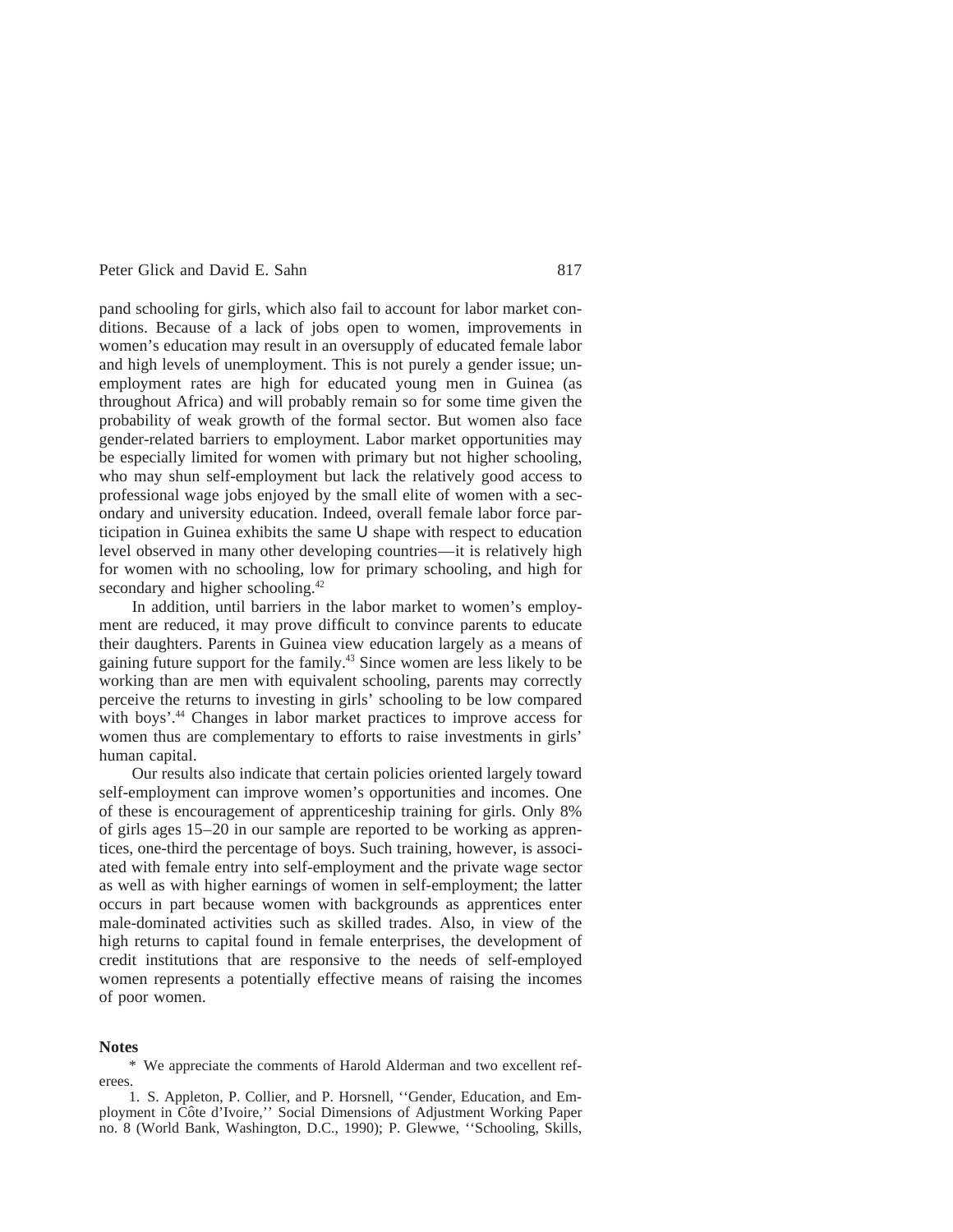and the Returns to Education: An Econometric Exploration using Data from Ghana,'' Living Standards Measurement Working Paper no. 76 (World Bank, Washington, D.C., 1990).

2. W. Vijverberg, ''Educational Investments and Returns for Women and Men in Côte d'Ivoire," *Journal of Human Resources* 28 (1993): 933-74.

3. Some 32,000 workers were released from the public payroll in Guinea during 1985–89. D. Sahn and B. Mills, ''Reducing the Size of the Public Sector Work Force: Institutional Constraints and Human Consequences in Guinea,'' *Journal of Development Studies* 31 (April 1995): 505–28.

4. D. McFadden, ''Conditional Logit Analysis of Qualitative Choice Behavior,'' in *Frontiers of Econometrics,* ed. P. Zarembka (New York: Academic Press, 1973).

5. The multinomial logit formulation has the limitation that the ratio of the probabilities of choosing two alternatives is independent of the number of alternatives (the ''independence from irrelevant alternatives'' property). We attempted instead to estimate the less restrictive nested multinomial logit model, using alternative nestings of choices (e.g., self-employment and nonparticipation vs. private and public wage employment). In each case, however, the term approximating the correlation of errors fell outside the unit interval, indicating misspecification (see G. S. Maddala, *Limited Dependent and Qualitative Variables in Econometrics: Econometric Society,* Monograph no. 3 [Cambridge: Cambridge University Press, 1983]). Therefore, we report only the estimates from the nonnested logit models below.

6. The selection correction term  $\lambda_{ij}$  equals  $\phi(\Phi^{-1}[P_{ij}])/P_{ij}$ , where  $\phi(.)$  and Φ(.) are the standard normal density and cumulative distribution functions and  $P_{ii}$  is the predicted probability of observing individual *i* in sector *j*, given by the multinomial logit model. For more details, see P. Glick and D. Sahn, ''Labor Force Participation, Sectoral Choice, and Earnings in Conakry, Guinea,'' Cornell Food and Nutrition Policy Program Working Paper no. 43 (Cornell University, Ithaca, N.Y., 1993); and L. F. Lee, ''Generalized Econometric Models with Selectivity,'' *Econometrica* 51 (1983): 507–12.

7. The table excludes the small percentage of the employed (less than 5%) who report working in more than one job and whose sector assignment would therefore be ambiguous. Given this ambiguity, as well as the small number of observations involved, we also dropped these workers from the econometric analysis of sector determination in the following section.

8. See also H. Alderman and V. Kozel, ''Formal and Informal Sector Wage Determination in Urban Low-Income Neighborhoods in Pakistan,'' Living Standards Measurement Study Working Paper no. 65 (World Bank, Washington, D.C., 1989); T. H. Gindling, ''Labor Market Segmentation and the Determination of Wages in the Public, Private-Formal, and Informal Sectors in San Jose, Costa Rica,'' *Economic Development and Cultural Change* 39 (1991): 585–605; and S. Khandker, ''Labor Market Participation of Married Women in Bangladesh,'' *Review of Economics and Statistics* 69 (1987): 536–41.

9. The model for men does not include a dummy for age 21–30, so the excluded category is age 15–30. The very small number of men age 21–30 in public sector employment precluded obtaining a reasonable estimate for this covariate.

10. A sizable anthropological literature for Africa, and West Africa specifically, indicates that men and women within households do not pool income or make expenditure decisions jointly. See, e.g., E. Fapohunda, ''The Nonpooling Household: A Challenge to Theory,'' and M. Munachonga, ''Income Allocation and Marriage Options in Urban Zambia,'' in *A Home Divided: Women and Income in the Third World,* ed. D. Dwyer and J. Bruce (Stanford, Calif.: Stan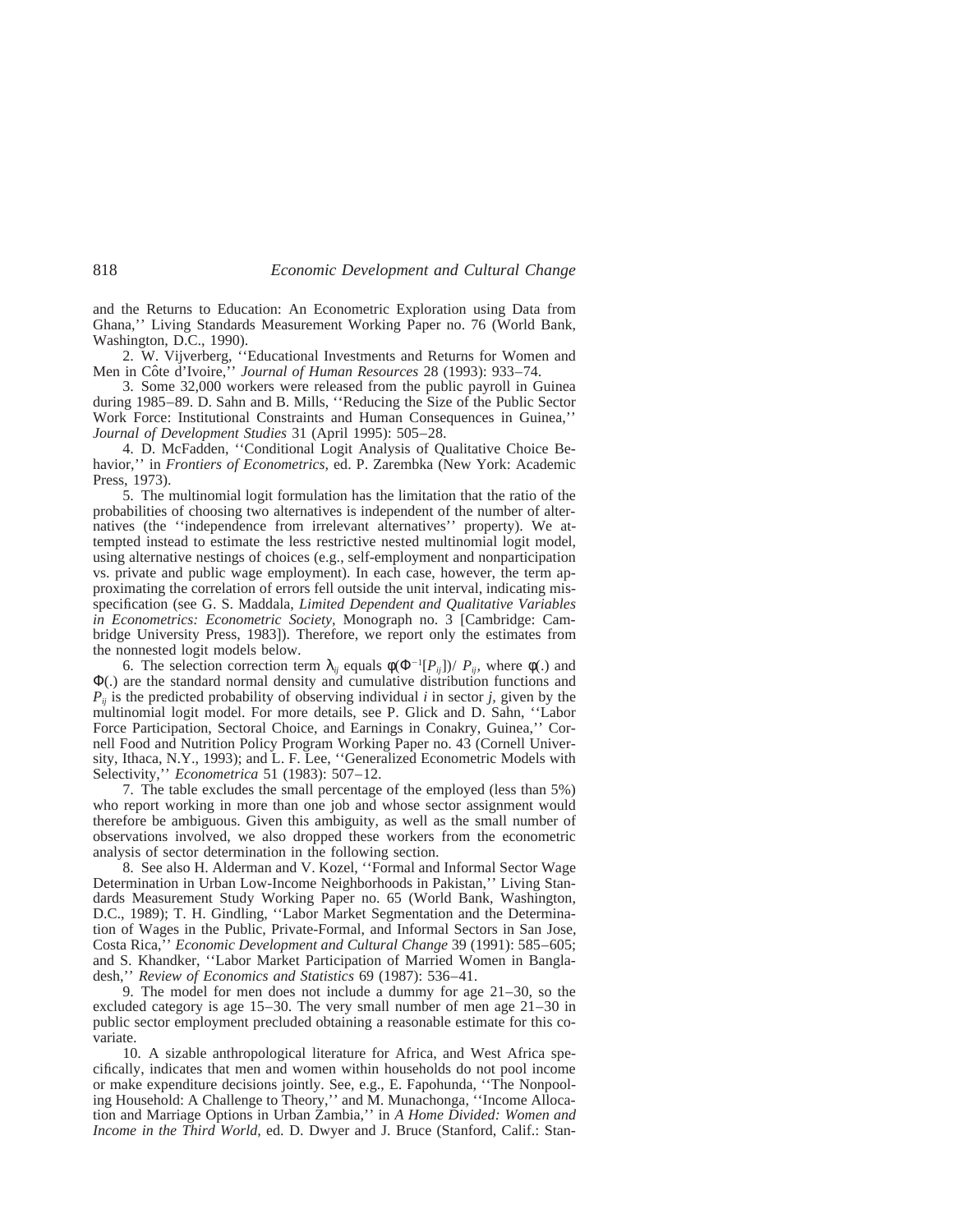ford University Press, 1988); J. Guyer and P. Peters, ''Introduction,'' *Development and Change* 18, no. 2 (1987): 197–214, and references therein.

11. Since some of the demographic variables (marriage, children, number of adults) may be simultaneously determined with an individual's participation, it would be preferable to use instrumental variable methods to control for endogeneity. However, our data set (like most data sets) lacks adequate instruments for these variables. An alternative is to drop potentially endogenous covariates, although this will yield the correct reduced form only if the eliminated variables are in fact endogenous; if they are not, there is a risk of omitted variable bias from the correlation of omitted exogenous variables with the included variables. In alternative specifications of our logit models excluding all demographic variables, the magnitudes of the coefficients on a number of the remaining variables do change substantially, but for schooling (the main policy variable of interest) the basic pattern across sectors and by sex was unaltered.

12. Both location and receiving electricity may not be exogenous to labor market choices. However, this is likely to be less of a factor for women than for men.

13. This explanation is not incompatible with the fact that men of all other ethnic groups are actually more likely than Soussous men to enter self-employment. Men's enterprises tend to be much larger than women's, and Soussou men may lack the savings, or be unable to secure the credit, to start their own businesses.

14. P. Moock et al. also use this approach to handling multiperson enterprises in their study of informal enterprises in Peru. It is implicitly assumed, among other things, that the individual with the most schooling is the primary decision maker. P. Moock, P. Musgrove, and M. Stelcner, ''Education and Earnings in Peru's Informal Enterprises,'' Policy, Planning and Research (PPR) Working Paper WPS 236 (World Bank, Washington, D.C., 1989).

15. To construct the selectivity terms for inclusion in the earnings equations, we first reestimated the logit models after dropping 326 employed individuals from the sample (out of a total of 2,533 employed in the sample) for whom reliable earnings data were not available. Most of these were self-employed and included individuals engaged in fishing or agriculture (whose estimated net revenues tended to be implausibly low or negative); workers in multiperson family enterprises other than the most educated worker; individuals in enterprises with negative net revenues (only 1% of enterprises excluding fishing and agriculture), for whom the semilog specification could not be used; and women engaged in home activities partly for sale and partly for household consumption, for which cost data were not collected. Alternatives to dropping these observations from the first stage estimation, such as considering them as a separate category in the multinomial logit models or counting them among the nonparticipants, yielded results for both the selection terms themselves and the other regressors that were barely distinguishable from the earnings function estimates using the chosen approach.

16. The general form of the test statistic used to compare vectors or subvectors of estimated coefficients for different sectors is  $(\beta_i - \beta_j)'(V_i + V_j)^{-1}(\beta_i)$  $-$  β<sub>*j*</sub>), where β<sub>*i*</sub> and β<sub>*j*</sub> are the parameters for sectors *i* and *j* and *V<sub>i</sub>* and *V<sub>i</sub>* are their corresponding variance submatrices. The statistic is distributed as chi-square (*j*) under the null, where *j* is the number of restrictions. This test assumes  $cov(\beta_i)$ ,  $\beta$ <sub>*j*</sub>) = 0 but does not impose equality of the variances of the disturbances for the two groups, as a Chow test (based on pooling the samples and interacting each regressor with a sector dummy) would do.

17. In the semilogarithmic specification, the percentage change in earnings due to the presence of the characteristic represented by a dummy variable is  $100*(\exp(c) - 1)$ , where *c* is the coefficient on the variable.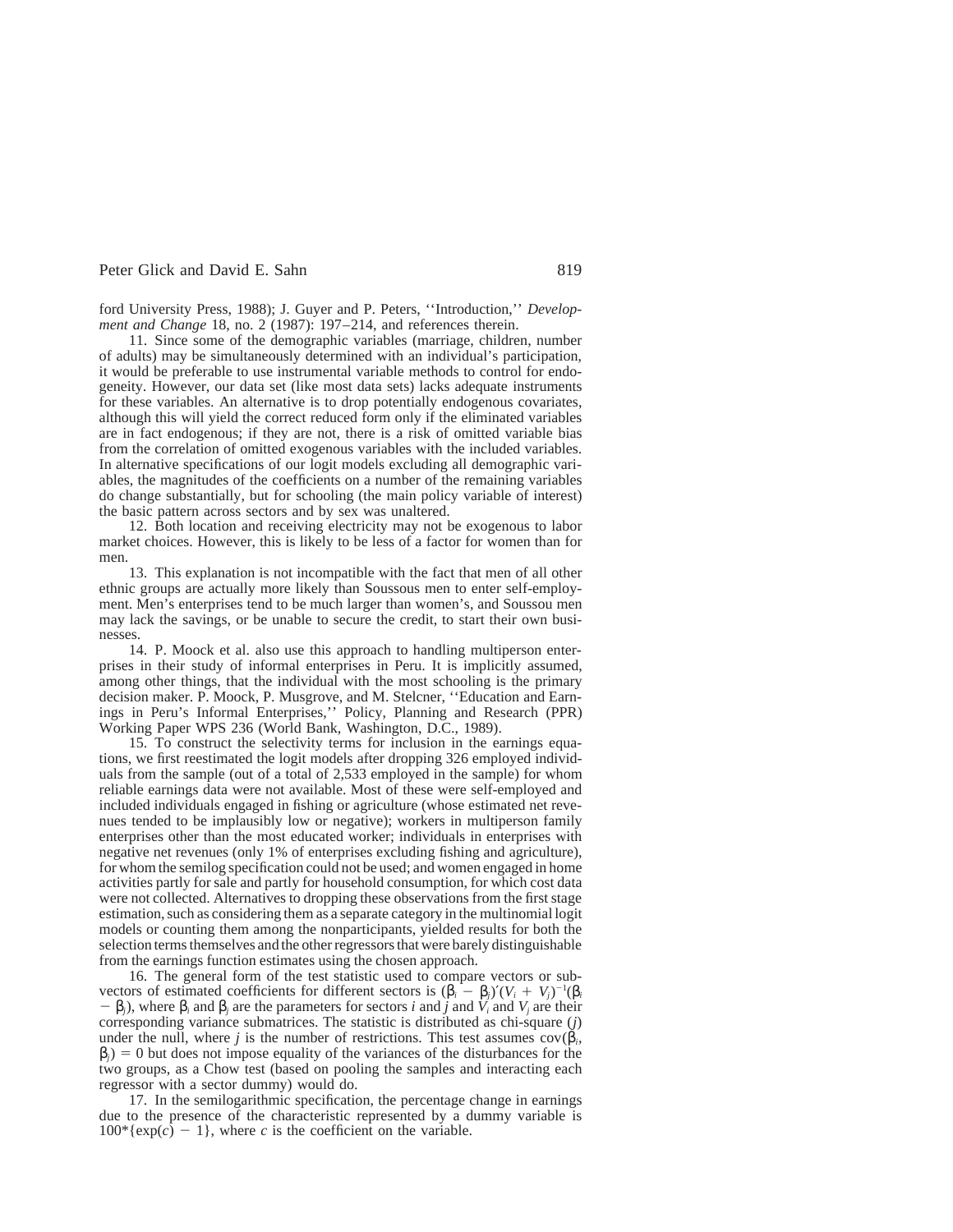18. Schooling and capital expenditures are positively correlated for male and female enterprises, indicating that educated managers have easier access to credit or better knowledge of how to employ capital in their enterprises. Alternatively, the better educated may be able to save and invest more because their profits are higher. For both men and women, dropping the capital variable from the self-employment earnings regressions results in increases in the magnitudes and *t*-statistics of all the schooling coefficients, suggesting that part of the overall impact of schooling comes from its association with the level of capital inputs used in the enterprise.

19. As real earnings of public employees at all skill levels were being eroded by inflation throughout the region through the early to mid-1980s, adjustments in nominal pay structures tended to favor those at lower levels, thus narrowing the range of earnings. See D. L. Lindauer, O. A. Meesok, and P. Suebsaeng, ''Government Wage Policy in Africa: Some Findings and Policy Issues,'' *World Bank Research Observer* 3 (1988): 1–25. Note that evidence of wage compression is usually gleaned from examination of official government salary scales and establishment surveys rather than through estimation on micro survey data controlling for sector selection, as done here.

20. Comparisons of expected wages of men in the public and private sectors calculated from the regression estimates (thus accounting for base earnings as well as incremental impacts of schooling and other covariates) indicate premiums to working in the private sector of about 18% and 23%, respectively, for men with secondary and university education, confirming the pattern suggested by the schooling coefficients (Glick and Sahn [n. 6 above]). This is the case despite several large civil service pay increases, primarily through increases in base salaries, granted by the government in the late 1980s at the same time as the public sector workforce was being reduced (Sahn and Mills [n. 3 above]). Since the survey was conducted, a huge increase of 145% in civil service base pay in 1991 (partly the result of a national strike) has likely substantially altered the balance between public and private sector pay.

21. Note, however, that postprimary schooling may have an impact on women's earnings through its effect on the level of capital in the enterprise (see n. 18 above). In his study of Côte d'Ivoire, Vijverberg also finds that years of women's primary schooling but not postprimary schooling raises enterprise profits, although unlike our findings in this study, he finds no effects at all for male schooling. Few other studies of self-employment earnings in developing countries exist, and these do not always find impacts of women's (or men's) formal schooling. See S. Khandker, ''Earnings, Occupational Choice, and Mobility in Segmented Labor Markets of India,'' World Bank Discussion Paper 154 (World Bank, Washington, D.C., 1992); S. Teilhet-Waldorf and W. Waldorf, ''Earnings of Self-Employed in an Informal Sector: The Case of Bangkok,'' *Economic Development and Cultural Change* 31, no. 3 (1983): 585–607; and Moock et al. Note that in the first two studies, either sample sizes or the variation in schooling are quite small, making it less likely that significant education effects would be found.

22. As noted, our multinomial logit specification includes household composition and exogenous income variables that do not enter the wage equations and can therefore be used to identify the selectivity term. However, the coefficients on these variables are not significant in the vector of parameters relating to the choice of private wage employment for women (table 3, col. 5), although for the other parameter subvectors (which also enter into the calculation of the lambda term) they are significant in a number of cases. As Maddala and others have noted, without identification by exclusion restrictions, the selectivity correction term is simply a nonlinear transformation of the variables appearing in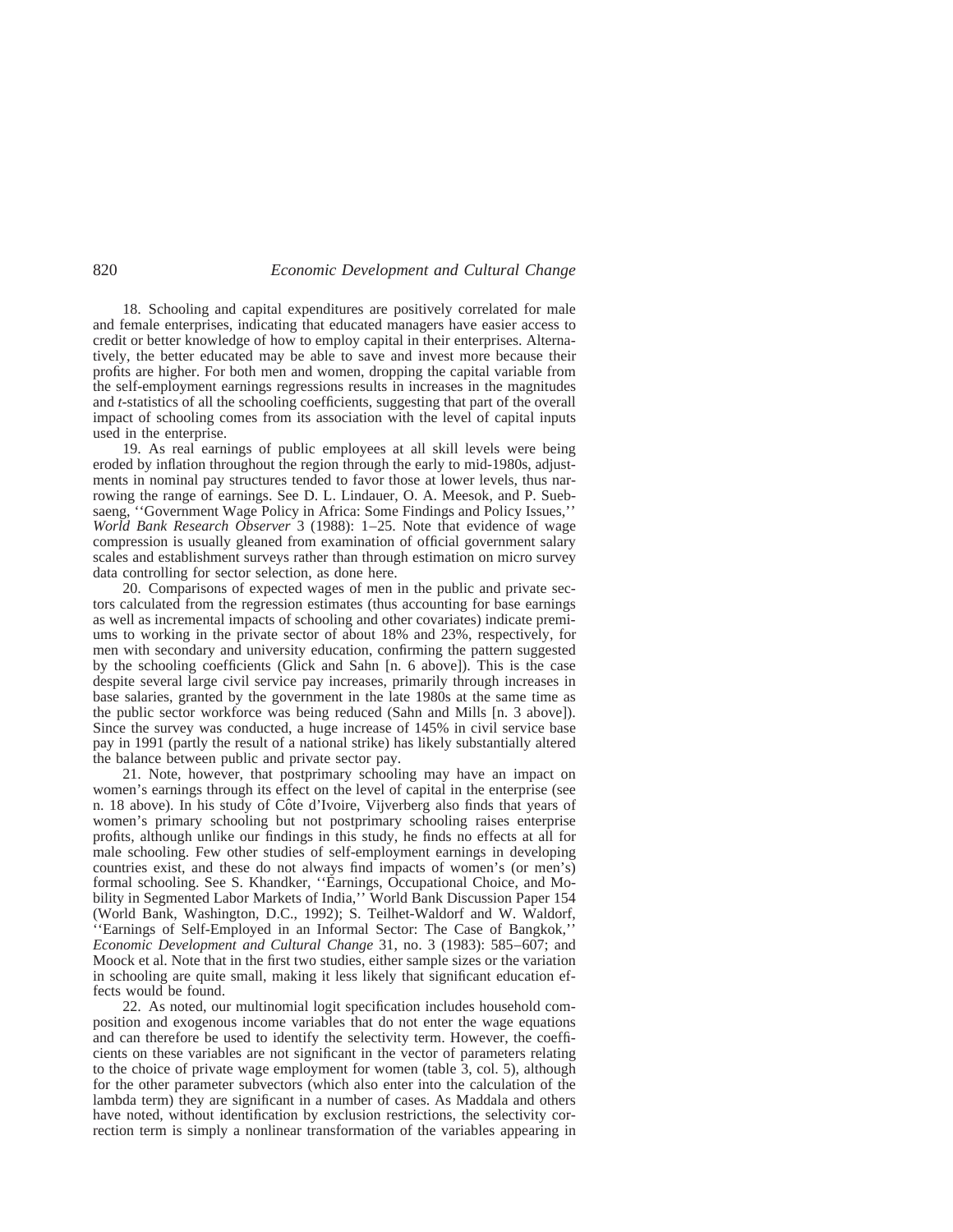the second-stage (wage) equation. This explains the high correlation with the education covariates.

23. Vijverberg (n. 2 above) for Côte d'Ivoire, J. Armitage and R. Sabot for Tanzania and Kenya, and Knight and Sabot for Tanzania (manufacturing sector only) all report returns to occupational or employment experience that are generally higher than ours. J. Knight and R. Sabot, ''Labor Market Discrimination in a Poor Urban Economy,'' and J. Armitage and R. Sabot, ''Discrimination in East Africa's Urban Labor Markets,'' in *Unfair Advantage: Labor Market Discrimination in Developing Countries,* ed. N. Birdsall and R. Sabot (Washington, D.C.: World Bank, 1991). Note that our occupational experience estimates would be somewhat higher if age, which is correlated with experience, were excluded. Even then, however, the experience impacts tend to be lower than in these studies.

24. It is assumed that purchases of capital goods are made to exactly replace the depreciated value of existing capital and that the rate of depreciation was the same across all firms. Note also that enterprise capital may be to an extent endogenous to profits. Instrumenting this variable is difficult, however, because it is hard to find variables that affect the amount of capital used but do not affect profits directly as well.

25. Men's average hourly self-employment profits are also markedly higher than average wages for men in the private wage and public sectors. A possible reason for this, which is discussed at length in Glick and Sahn (n. 6 above), is that enterprise managers underestimate costs. If the underestimation of costs (or overestimation of profits) is related to enterprise size, the male-female earnings differential will be overstated because women's enterprises are smaller.

26. Strictly speaking, the lack of rejection of equality of the male and female slope coefficients for the private and public wage sectors implies that the male and female samples can be pooled and a sex dummy included to capture gender effects. However, in view of the rather large differences between many of the point estimates in the male and female wage regressions (especially for the public sector), we have chosen to present the results of separate male and female equations for private and public wage sectors as well as self-employment.

27. The decomposition of earnings differentials used in these studies is ln *W<sub>m</sub>* - ln *W<sub>f</sub>* = β<sup> $\hat{\ast}$ </sup>(*X<sub>m</sub>* - *X<sub>f</sub>*) + *X<sub>m</sub>*(β<sub>*m*</sub> - β<sup> $*$ </sup>) + *X<sub>t</sub>*(β<sup> $*$ </sup> - β*<sub>f</sub>*), where β<sub>*m*</sub> and  $\beta_f$  are the vectors of estimated parameters from the male and female earnings regressions, and  $X_m$  and  $X_f$  are the mean values of the explanatory variables for males and females;  $\beta^*$  is the parameter vector from a wage equation estimated on the pooled sample of men and women and is an estimate of the wage structure that would prevail in the absence of discrimination. The first term on the right hand side represents the portion of the overall wage differential accounted for by differences in male and female characteristics. The second term represents the ''male advantage'' from discrimination (the amount by which men with mean male characteristics are paid in excess of the nondiscriminatory wage), and the third term represents the ''female disadvantage'' from discrimination (the amount by which women with mean female characteristics are paid less than the nondiscriminatory wage). The sum of the last two terms equals the total differential from discrimination. D. Neumark, ''Employers' Discriminatory Behavior and the Estimation of Wage Differentials,'' *Journal of Human Resources* 23 (1988): 279–95; R. Oaxaca and M. Ransom, ''On Discrimination and the Estimation of Wage Differentials,'' *Journal of Econometrics* 61 (1994): 5–12.

28. Calculations of predicted public sector wages using the male and female parameter estimates and the data means for the full sample of men and women indicate that at each level of schooling women can expect to earn less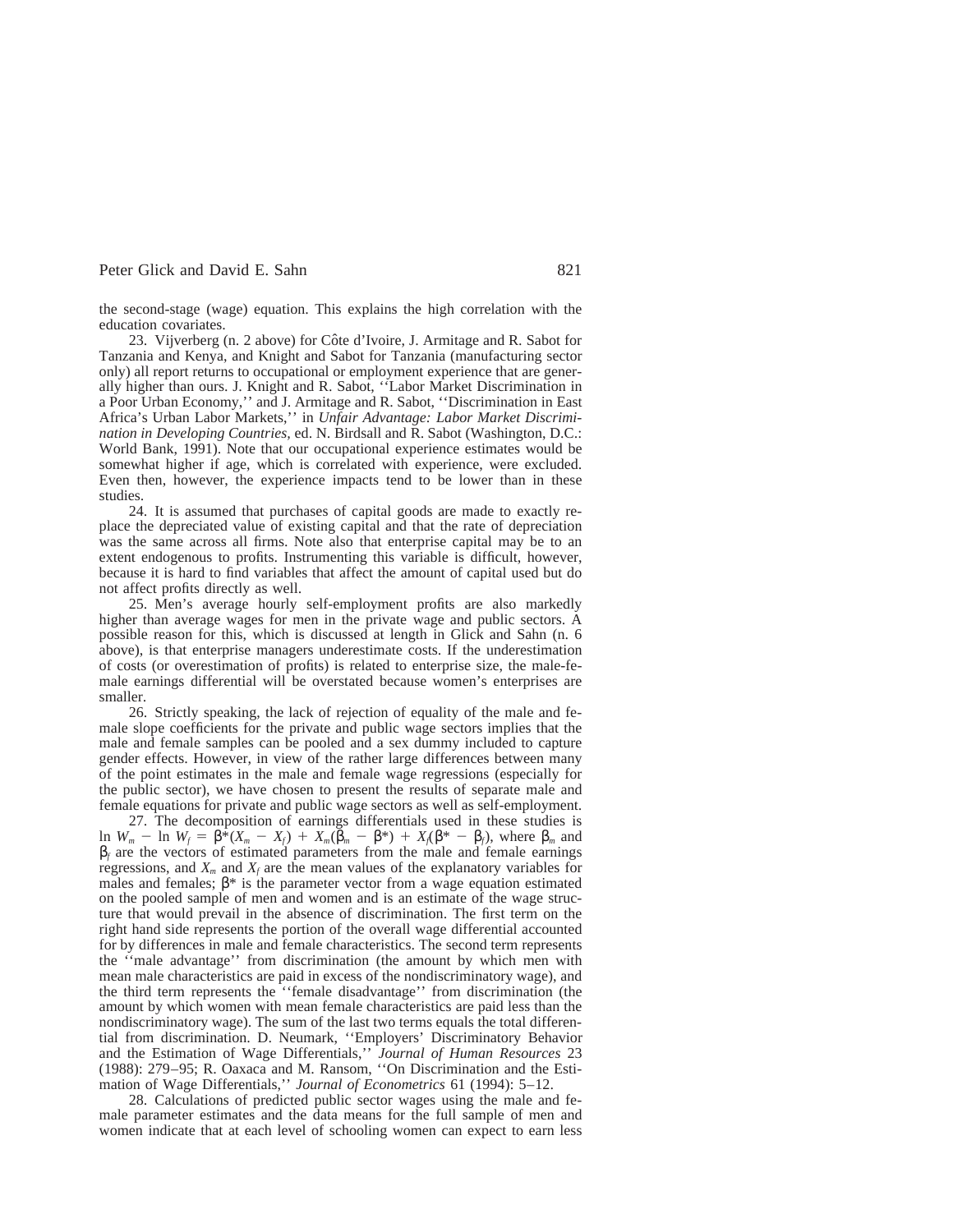than men with equivalent backgrounds do. This occurs despite the higher incremental schooling effects observed above for female public wage employees.

29. This concentration into a small number of traditionally ''female'' occupations of women in the wage work force occurs throughout the Third World. See R. Anker and C. Hein, ''Why Third World Employers Usually Prefer Men,'' *International Labor Review* 124, no. 1 (1985): 73–90.

30. To do this would involve estimating the probabilities of entry of men and women into each occupation and estimating earnings functions by sex for each occupation. The approach imposes potentially severe identification requirements because entry into an occupation should be treated as endogenous to earnings. See T. Schultz, ''Labor Market Discrimination: Measurement and Interpretation,'' in Birdsall and Sabot, eds. (n. 23 above). Our initial experiments with occupation effects were more modest and involved adding occupation dummies (treated as exogenous) to the earnings functions and decompositions.

31. W. Milne and M. Neitzert, ''Kenya,'' in *Labor Markets in an Era of Adjustment,* vol. 2, ed. S. Horton, R. Kanbur, and D. Mazumdar (Washington, D.C.: World Bank, 1994); Vijverberg; Glewwe (n. 1 above); Armitage and Sabot.

32. See E. Date-Bah, ''Sex Segregation and Discrimination in Accra-Tema: Causes and Consequences,'' in *Sex Inequalities in Urban Employment in the Third World,* ed. R. Anker and C. Hein (New York: St. Martin's Press, 1986); C. Di Domenico, ''Male and Female Factory Workers in Ibadan,'' in *Female and Male in West Africa,* ed. C. Oppong (London: George Allen & Unwin, 1983); M. Peil, *Cities and Suburbs: Urban Life in West Africa* (New York: Africana Publishing Co., 1981).

33. Y. Cogne, ''La participation des jeunes filles dans l'enseignement professionnel en Guinée'' (The participation of young girls in professional education in Guinea) (Conakry, Guinea: République de Guinée, Ministère de l'Enseignement Pré-Universitaire et de la Formation Professionnelle, 1994).

34. This general conclusion emerged from a range of country studies, including several in West Africa, surveyed in Anker and Hein (n. 29 above). Conditions in Guinea are likely to be similar, but it is also necessary to gain more direct information on the Guinean case.

35. Guinea's *Code de travaille* prohibits discrimination in hiring on the basis of sex, but its effectiveness in practice is another matter.

36. B. Mills and D. Sahn, ''Is There Life after Public Service? The Fate of Retrenched Workers in Conakry, Guinea,'' Cornell Food and Nutrition Policy Program Working Paper no. 42 (Cornell University, Ithaca, N.Y., 1993). This study was based on a survey of retrenched public sector workers, conducted in conjunction with the household survey used for the present article.

37. In 1993 girls represented only 25% of college (lower secondary) students, 20% of *lycee* (upper secondary) students, and just 6% of university students. World Bank, *Developing Girls' Education in Guinea: Issues and Policies,* Report no. 14488-GUI (Washington, D.C.: World Bank, 1995).

38. Girls perform substantial amounts of household work that may interfere with their attendance and schoolwork, and they also often face a hostile classroom atmosphere because of the attitudes of teachers and male students; consequently, girls drop out and repeat grades more frequently than boys do and (if they remain in school) they have higher failure rates than boys do on exams to qualify for the next level (World Bank [n. 37 above]). In the labor market, a perception of lower quality of girls' schooling may be a reason for employers' reluctance to hire women. For earlier cohorts of students, policies under the First Republic (1958–84) that encouraged girls' education by, among other things, lowering achievement requirements for girls to enter secondary school and set